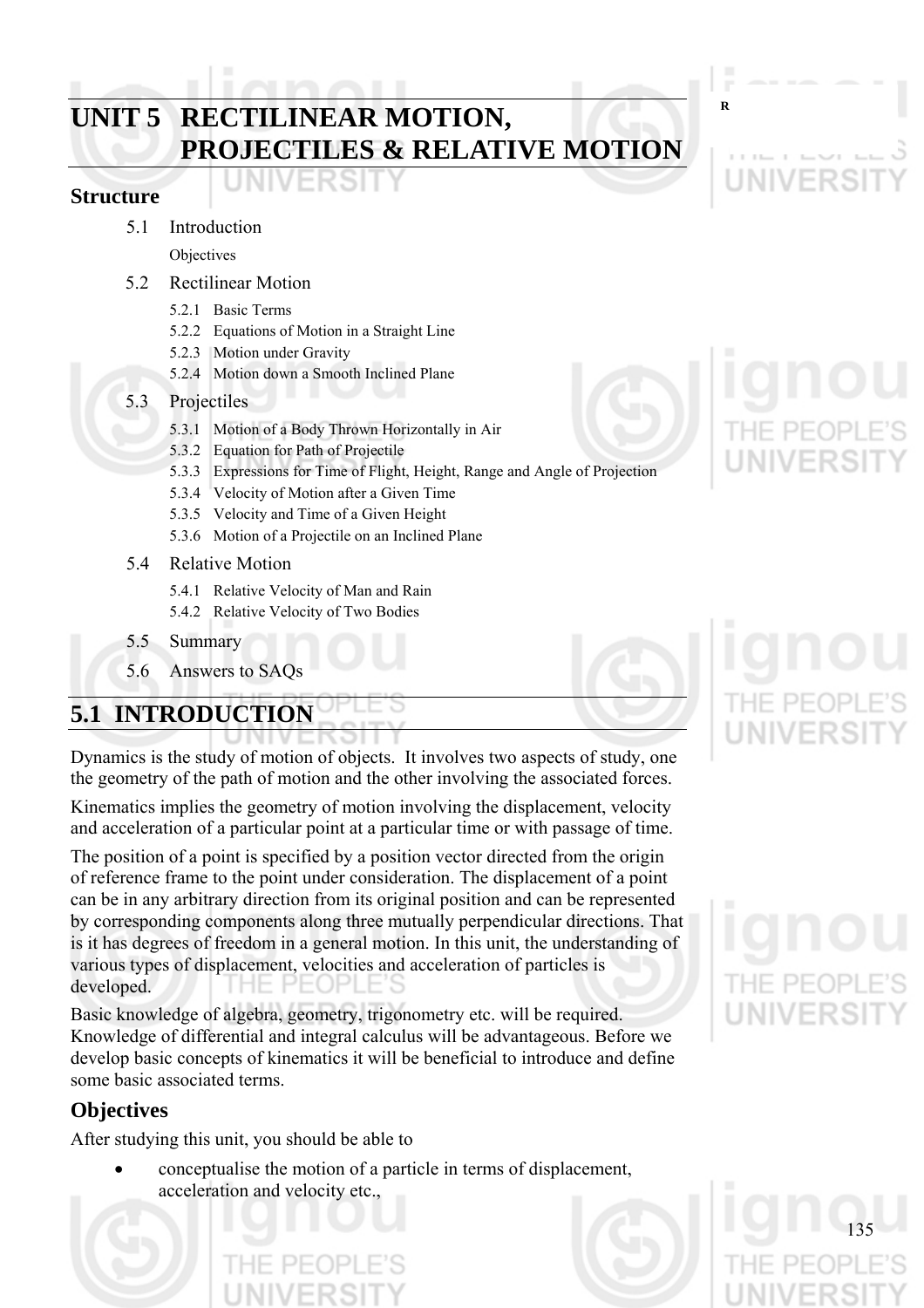

**Applied Mechanics** • describe the projectile motion and develop the expression for time of flight, height, range and angle of projection, and

explain the relative velocity of two bodies.

# **5.2 RECTILINEAR MOTION**

# **5.2.1 Basic Terms**

## *Motion*



A body may be said to in a state of motion if it changes its position with respect to its surroundings. We may clearly perceive the motion of bodies such as vehicle moving on a roads, birds flying in sky. However many times we may not be able to perceive the motion but know that there must have been a motion, e.g. growth of tree, blooming of flowers etc. An observer on earth may feel he is stationary but slowly changing star positions, sun positions, indicate that he must be moving in space.

Thus a body may be stationary with reference to one frame while moving with reference to another frame like the above observer who is stationary with respect to earth, while moving with reference to sun/other stars.

## *Particle*



A particle may be defined as a material point without any dimension. When the size of a body is very small as compared with the range to motion (i.e. earth moving in galaxial space), it can be considered as a particle. Similarly the bullet dimensions are very small as compared with its range and trajectory hence can be treated as a particle.

When a particle moves in space it describes a curve called path. The nature of path of displacement determines the type of motion. It can be rectilinear translation when it moves along a straight line, it could be curvilinear translation when the displacement path is curved or it can be rotary. Rotary or circular motion is a special case of curvilinear motion where the particle moves along concentric circles and displacements can be measured in terms of angles in radians or revolutions. Actually nothing is absolutely at rest or in motion. All rest/motion are relative.

## *Displacement*



If a particle has motion with respect to some point which is assumed to be fixed, its displacement is its total change of position during any interval of time. The point of reference usually assumed is one which is at rest with respect to earth's surface. The displacement is a vector quantity identified by its line of action, magnitude and direction.

Consider a particle moving along the *x* axis as shown in Figure 5.1. The position of the particle can be defined by *x* coordinate measured from fixed reference point O. Let a particle moves from point *A* ( $x = x$ , at  $t = t$ ) to point *B* ( $x = x + \Delta x$ ) at time  $t = t + \Delta t$ .

Then displacement of particle in time Δ*t* is equal to AB (i.e. Δ*x*).

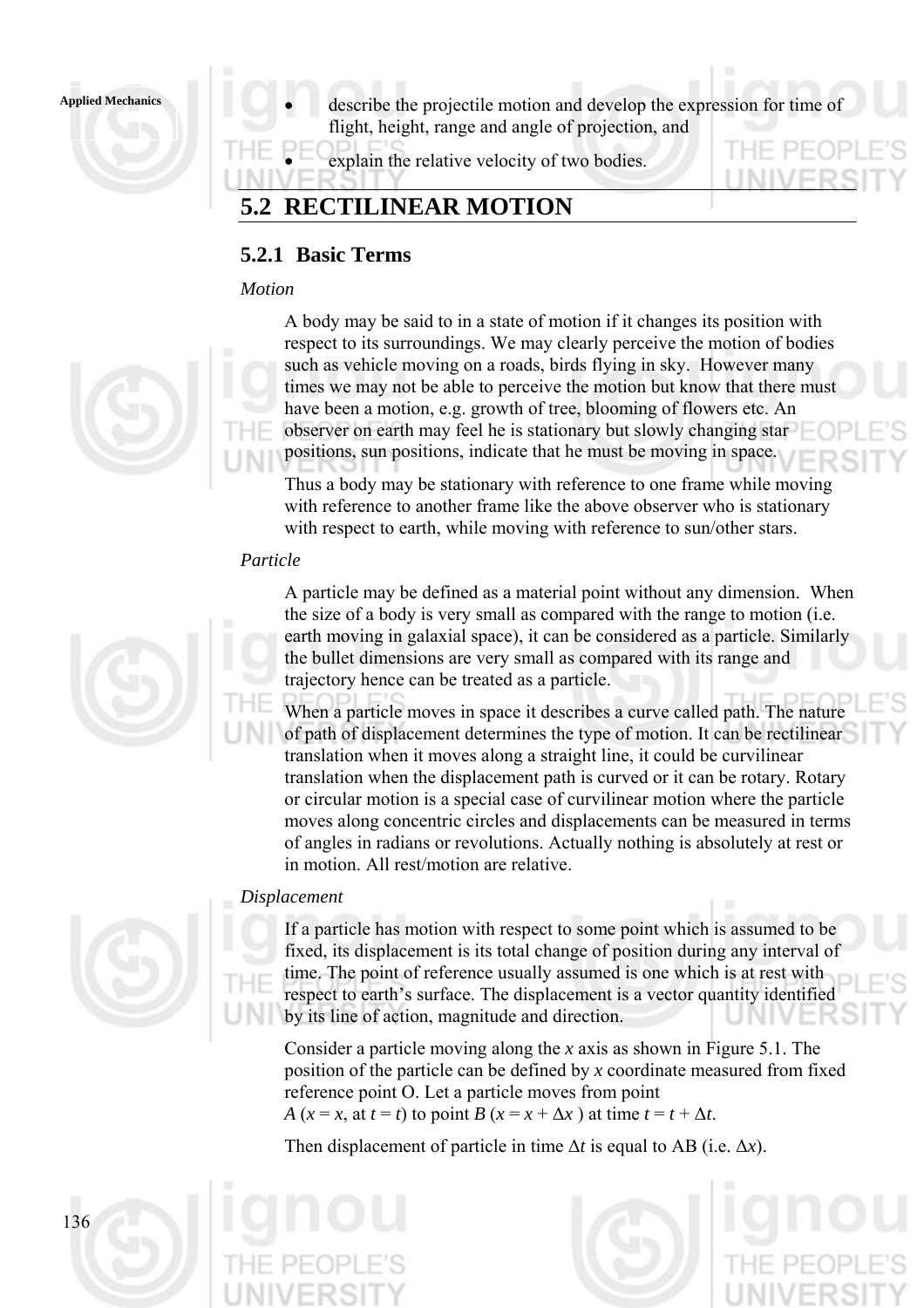



**Rectilinear Motion, Projectiles and Relative Motion**

アート

**Figure 5.1** 

#### *Speed*

Speed of a moving particle is the distance travelled by it in a given time. It is defined as rate of change of its position with respect to its surrounding irrespective of its direction.

Mathematically, Speed 
$$
= \frac{\text{Distance covered}}{\text{Time taken}} = \frac{s}{t}
$$

## Speed can be uniform or variable. It is uniform when the particle would move equal distance in equal interval of time however small or large this interval may be. Variable speed means that the speed varies with distance (from point to point) or time (from instance to instance) on its path. As such it can be described only in terms of instantaneous speed at a particular point of instance.

#### *Velocity*

The velocity of a body is the rate of change of its position with respect to its surrounding in a particular direction per unit time. Since displacement has magnitude as well as direction, velocity too will have magnitude as well as direction. It can be mathematically expressed as

Velocity = Distance covered  $= \frac{\text{Displacement in a particle}}{\text{Time taken}}$ Displacement in a particular direction

or

Like speed, velocity can also be uniform or variable. If the displacement of a particle is *x* at any time *t* (Figure 5.1), the motion of the particle can be completely defined by the relationship  $x = f(t)$  where  $f(t)$  is a function of time. The particle velocity is *v*.

 $x = x_0 + vt$ , if  $x_0$  is initial displacement at  $t = 0$  such a motion is called a uniform rectilinear motion. In case of variable velocity the variable part could be magnitude, or direction or both. In Figure 5.1, distance  $AB = \Delta x$ . Then Average change of displacement also defined as average velocity during time interval

$$
v_{av} = \frac{\Delta x}{\Delta t}
$$

*t*  $V = \frac{s}{x}$ 

If time interval,  $\Delta t$ , is gradually reduces to 0 the velocity is defined as instantaneous velocity or simply velocity. Thus







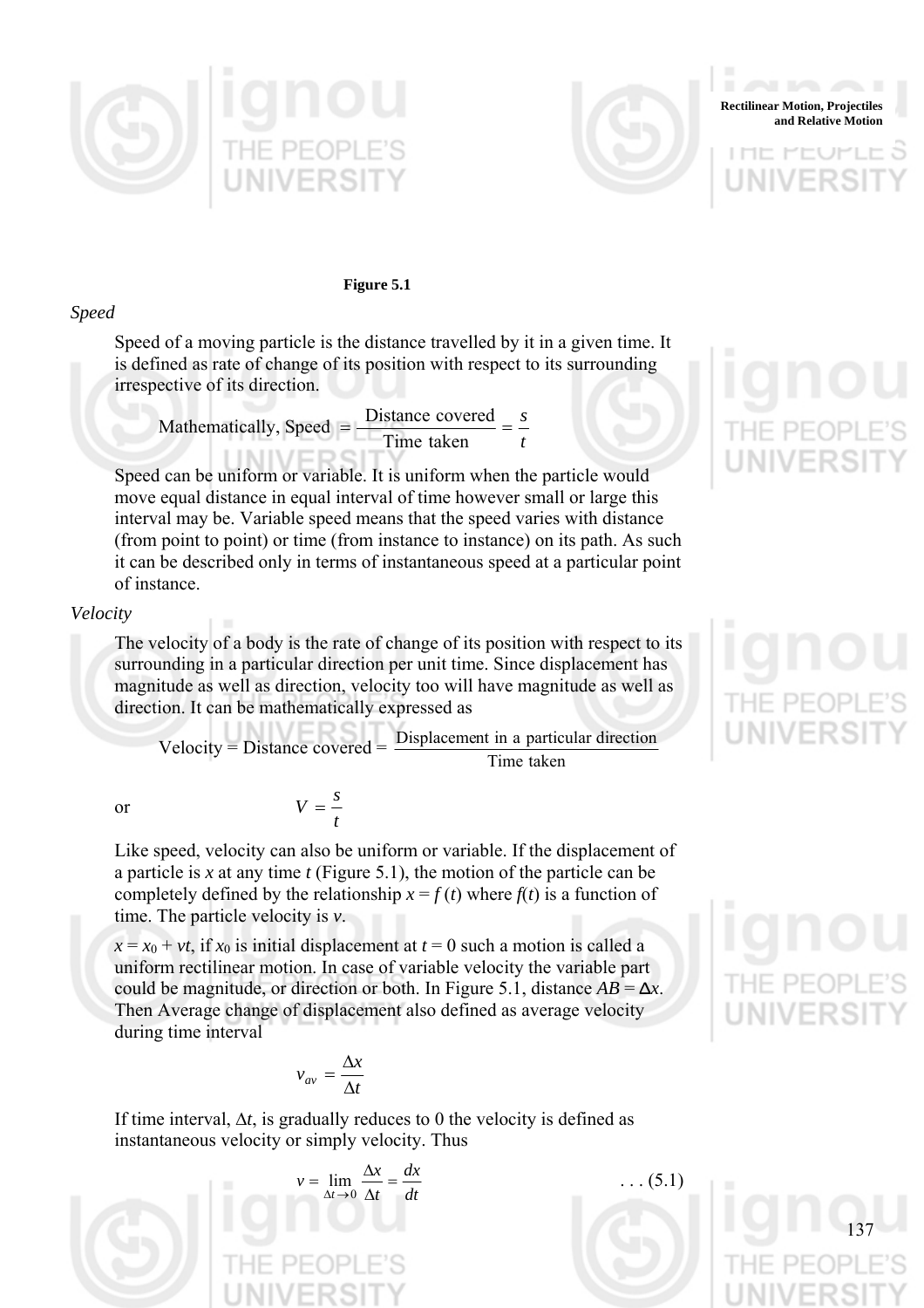## *Velocity Parallelogram* **Applied Mechanics**

A particle may have velocity in two or more different directions like it has displacement components in more than one direction. For example, a swimmer crossing a river may have one motion due to his own swimming efforts while another due to flow of water. Thus the actual motion of this man will be different than what it would have been in stationary water of a swimming pool. The actual motion of the man can be obtained either analytically or graphically by law of parallelogram of velocity, which can be stated as follows.

"If a moving point possess simultaneous velocities which are represented by the two sides of a parallelogram in magnitude and direction, the resultant will be equivalent to a velocity in magnitude and direction by the diagonal of the parallelogram passing through that point. The velocity which is equivalent to two or more velocities is called their Resultant. The velocities which together give a resultant are called the components of the resultant.

Let two simultaneous velocities be represented by the line AB and AC with magnitudes  $u$  and  $v$  (Figure 5.2), then the diagonal AD will represent the equivalent resultant velocity of the particle. Let *u* and *v* are velocities along AB and AC respectively, and acting at an angle  $\alpha$  with one another.



**Figure 5.2**   $D^2 = AB^2 + BD^2 + 2AB$ , *BD*,  $\cos \alpha$  *(ABD)* 

or  $r^2 = u^2 + v^2 + 2uv \cos \alpha$  (Since  $\angle ABD = \pi - \alpha$ ) . . . (5.1(a))

Let angle  $BAD = \theta$ , we have

*BAD DAC BAD ADB BD AB* sin sin sin  $=\frac{\sin ADB}{\sin A}$ or  $=$  $\frac{\sin (\alpha - \theta)}{\sin \theta} = \frac{\sin \alpha \cos \theta - \cos \alpha \sin \theta}{\sin \theta}$ sin  $\sin(\alpha-\theta)$ *v u*  $= \sin \alpha \cot \theta - \cos \alpha$ or α  $\theta = \frac{u + v \cos \alpha}{u}$ sin  $\cot \theta = \frac{u + v \cos \theta}{u + v \cos \theta}$ *v*  $u + v$ 

cos

 $+ v \cos \alpha$  $\theta = \frac{v \sin \alpha}{u}$  $\tan \theta = \frac{v \sin \theta}{v}$  $u + v$ 

 $v \sin \alpha$  . . . (5.1(b))

#### *Acceleration*

or

Acceleration is the rate of change of velocity with respect to time. Like velocity, acceleration is also a vector quantity represented both by its magnitude and direction. If equal change in velocity takes place in equal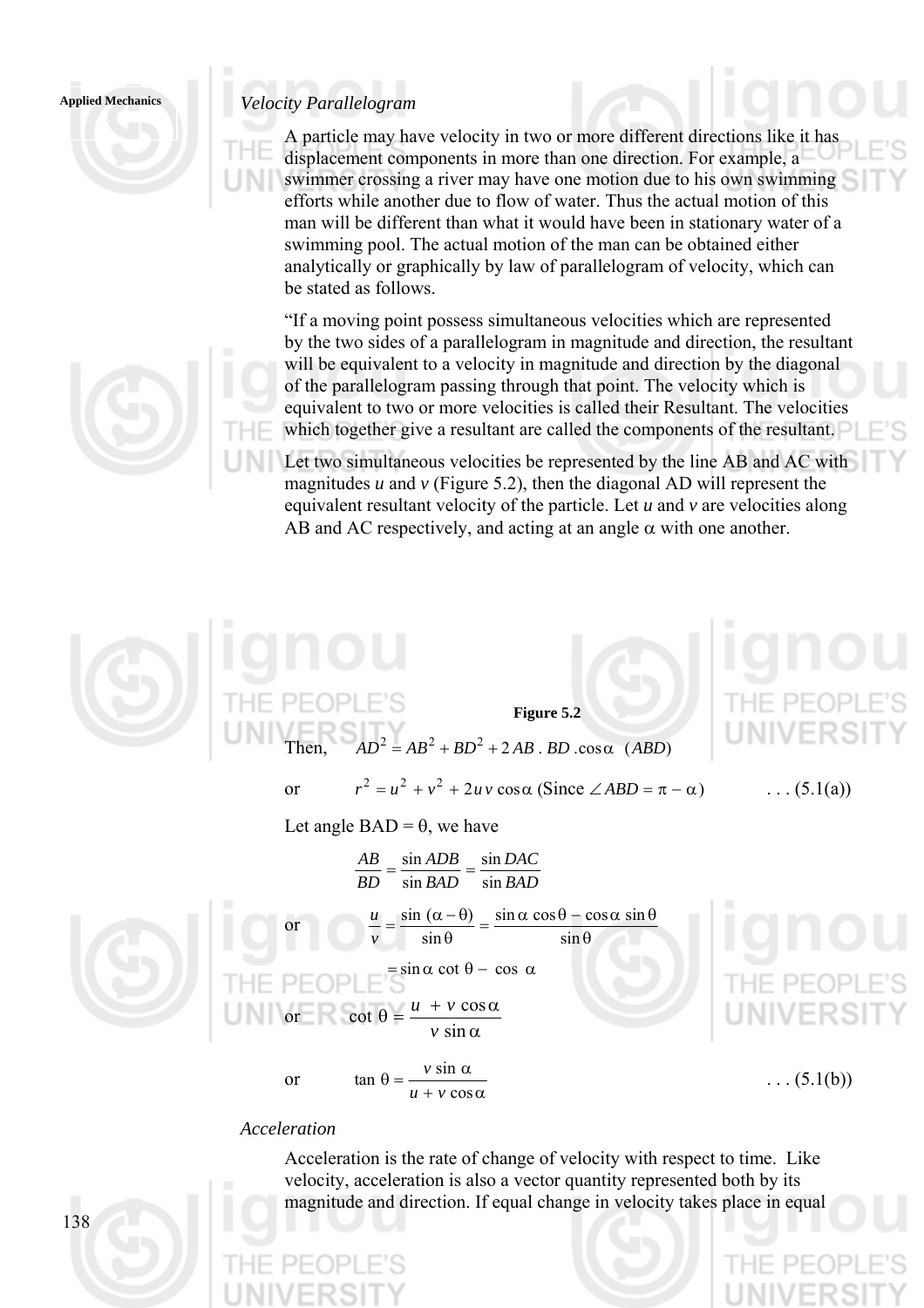interval of time, the acceleration is said to be uniform, however small this interval may be. Mathematically, it can be expressed as

$$
Acceleration = \frac{\Delta v}{\Delta t}
$$

where  $\Delta v$  is change in velocity in  $\Delta t$  interval of time. In limiting case :

$$
a = \lim_{\Delta t \to 0} \frac{\Delta v}{\Delta t} = \frac{dv}{dt}
$$
 (5.2)

Since velocity is represented in terms of distance/time, the unit of acceleration would be distance/time/time, i.e. distance/time<sup>2</sup>.

#### **Parallelogram of Acceleration**

If a moving point has two accelerations simultaneously as represented by two sides of a parallelogram in magnitude and direction, they are equivalent to an acceleration represented by the diagonal of the parallelogram passing through that point.

## **5.2.2 Equations of Motion in a Straight Line**

Let a point move in a straight line, starting with velocity  $u$ , and moving with a constant acceleration,  $f$ , in its direction of motion; if  $\nu$  is its velocity at the end of time *t*, and *s* is the distance travelled by it from its starting point, then

$$
v = u + ft \tag{5.3(a)}
$$

. . . (5.3(b))

 $(5.3(c))$ 

$$
s = ut + \frac{1}{2} ft^2
$$

$$
v^2 = u^2 + 2fs
$$

These are known as Equations of Motion in a Straight Line.

- **Proof** 
	- (i) Since *f* denotes the acceleration, i.e., the change in velocity per unit of time, *ft* denotes the change in the velocity in *t* units of time.

Since final velocity after time  $t =$  initial velocity + increase in velocity in time *t*.

$$
v = u + ft
$$

(ii) Let *V* be the velocity at the middle of the interval, so that

$$
V = u + f \frac{t}{2}
$$

Now the velocity changes uniformly throughout the interval *t*. Hence the velocity at any instance, preceding the middle of the interval by any time *T*, is as much less than *V*, as the velocity at the same time *T* after the middle of the interval is greater than *V*.

Since the time *t* could be divided into pairs of such equal moments, the space described is the same as if the point moved for time *t* with velocity *V*.

Therefore 
$$
s = V \cdot t
$$

For 
$$
s = V \cdot t
$$

\n
$$
= \left( u + f \frac{t}{2} \right) t
$$
\n
$$
= \left( 0 + f \frac{t}{2} \right) t
$$
\nThus,  $t = 0$  and  $t = 0$ .

**Rectilinear Motion, Projectiles and Relative Motion**

アート



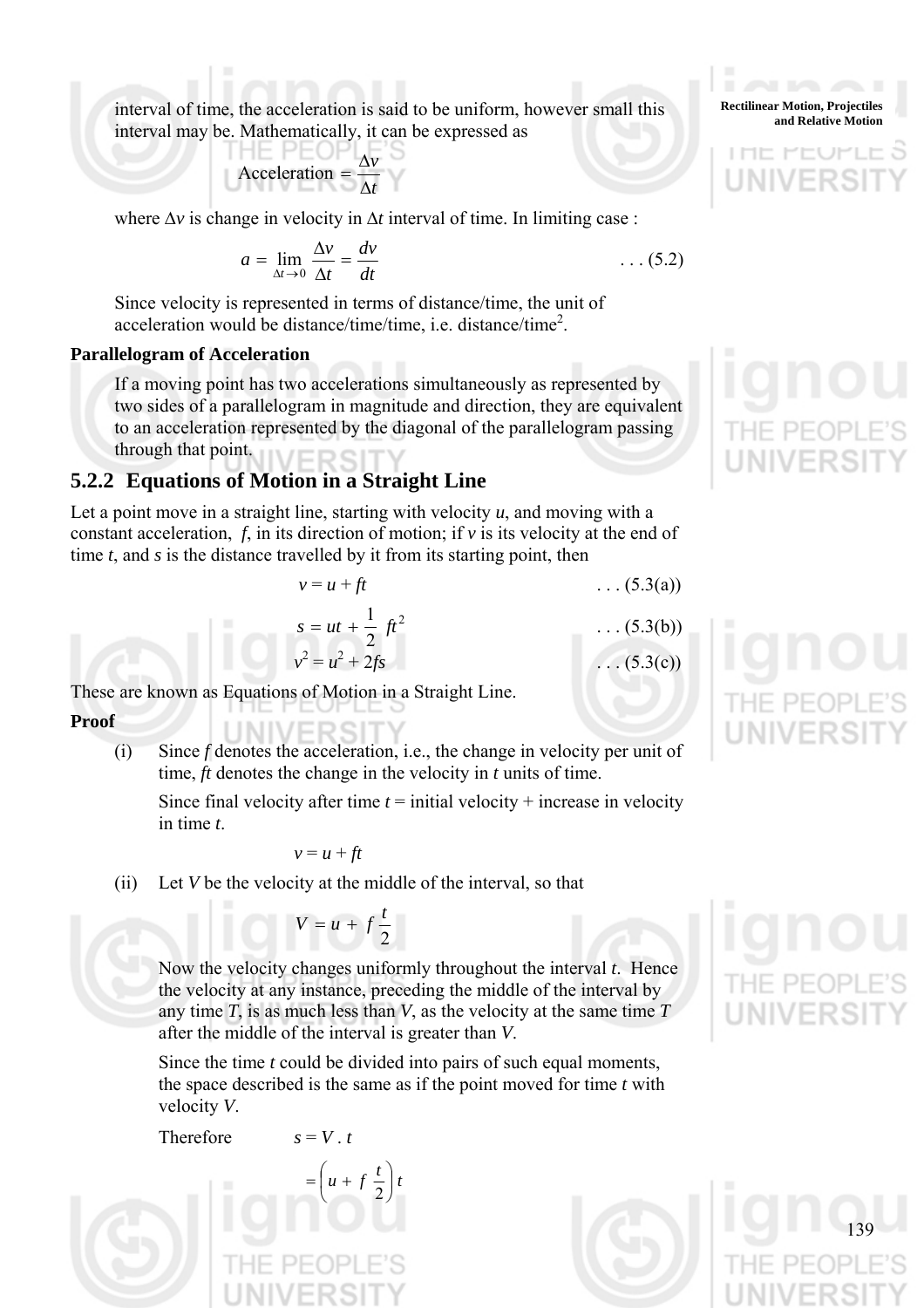(iii) The third relation can be obtained by eliminating *t* between the first two relations.

$$
v2 = (u + ft)2
$$
  
= u<sup>2</sup> + 2u ft + f<sup>2</sup> t<sup>2</sup>  
= u<sup>2</sup> + 2f (ut +  $\frac{ft2}{2}$ )

2  $= ut + \frac{1}{2} \text{ } ft$ 

Hence  $v^2 = u^2 + 2fs$ 

*Space Described in any Particular Second* 

 $= ut + \frac{1}{2} ft^2$ 

The three equations of motions given above describe the distance covered in time *t*. The same equations can be used to find out the distance traveled by a particle on the  $t^{\text{th}}$  second.

Distance travelled in the  $t^{\text{th}}$  second = distance travelled in *t* second − distance travelled in (*t* − 1) second.

> ⎟ ⎠

$$
= \left( ut + \frac{1}{2} ft^2 \right) - \left( u(t-1) + \frac{1}{2} ft (t-1)^2 \right)
$$
  
=  $u + f [t^2 - (t-1)^2]$ 



Hence the distance travelled in the first, second, third, . . . *n*th second of motion are

$$
u+\frac{1}{2}f, u+\frac{3}{2}f, \ldots, u+\frac{2n-1}{2}f
$$

#### **Example 5.1**

A train which is moving at the rate of 60 km per hour, is brought to rest in 3 minutes with a uniform retardation, find its retardation, and also the distance that the train travels before coming to rest.

60 km per hour =  $\frac{60 \times 1000}{60}$  =  $\frac{50}{2}$  m 3 50  $\frac{60 \times 1000}{60 \times 60} = \frac{50}{3}$  m per sec.

2

 $= u + f \frac{2t-1}{2}$ 

Let  $f$  be the acceleration with which the train moves.

Since in 180 seconds a velocity of  $\frac{50}{3}$  m is brought to zero using the first equation of motion, we have

$$
0 = \frac{50}{3} + f(180)
$$

$$
f = -\frac{5}{54} \text{ m/sec}^2
$$

Let  $x$  be the distance described by the train before coming to a halt.

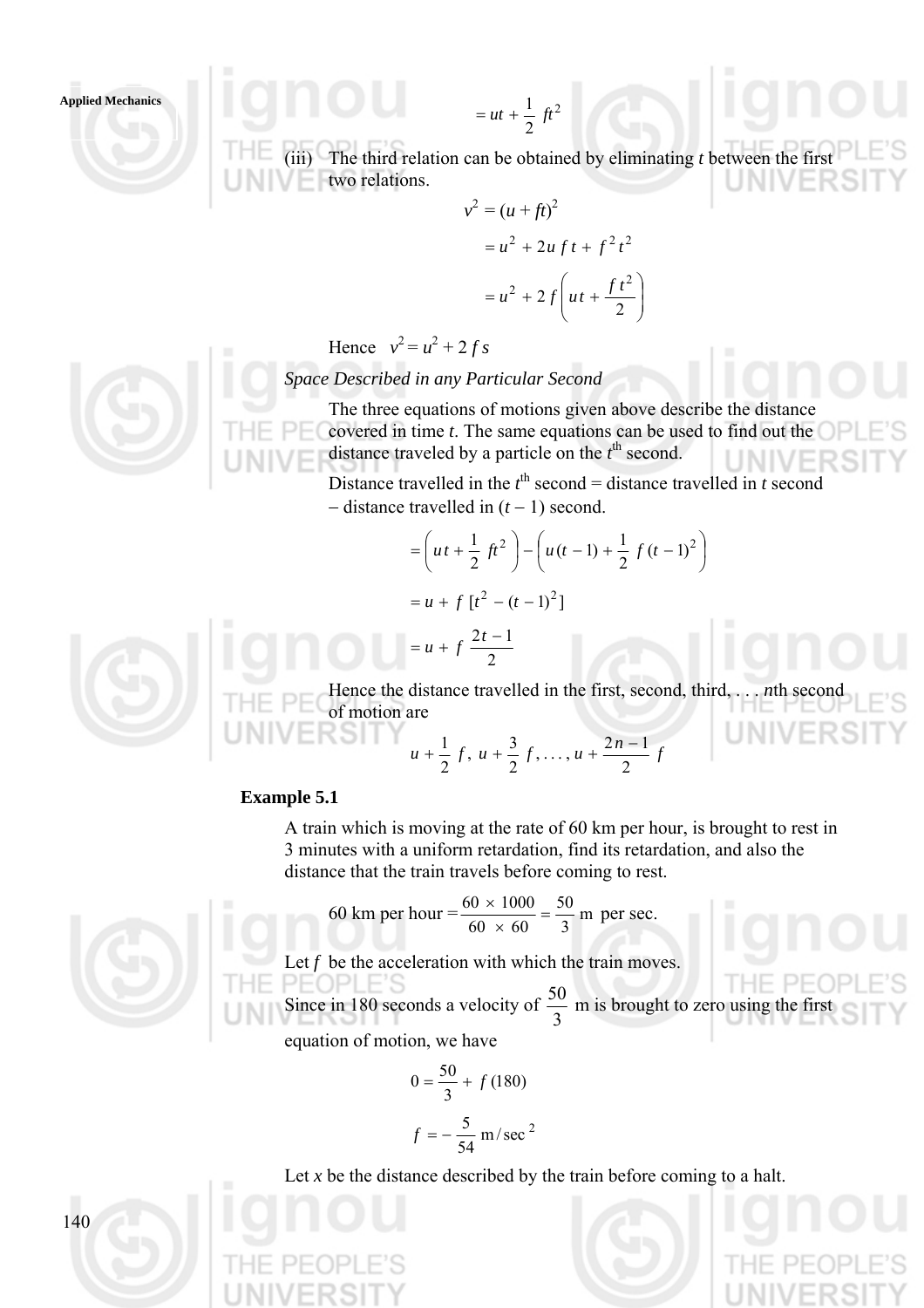



**Rectilinear Motion, Projectiles** 

アート

# **5.2.3 Motion Under Gravity**

When a body falls towards the earth, it moves with a constant acceleration. This was shown first by Galileo by his famous experiments conducted at the leaning tower of Pisa and his experiments on inclined plane.

This acceleration is always the same at the same place but varies slightly for different places.

The value of this acceleration, which is called acceleration due to gravity, is by convention, always denoted by letter *g*.

## **Vertical Motion Under Gravity**

If a body is projected vertically up from a point on the earth with a starting velocity *u*, it would experience an acceleration-*g* (the acceleration opposing the motion). The velocity of the body would continue to get less and less until it becomes zero, the body would then be for an instance at rest, but would begin to acquire a velocity in a downward direction, and retrace its steps.

## **Greatest Height Attained**

At the highest point the velocity is just zero, hence, if *x* be the greatest height attained, we have

Hence the greatest height attained = 
$$
\frac{u^2}{2g}
$$

Also the time *T* to attained the greatest height is given by

$$
0=u-gT
$$

 $0 = u^2 - 2gx$  $= u^2 -$ 

$$
T=\frac{u}{g}
$$

## **Velocity Due to a Given Vertical Fall from Rest**

If a body be dropped from rest, its velocity after falling through a height *h* is obtained by substituting 0, *g*, and *h* in the equation for motion.

$$
v=\sqrt{2\,g\,h}
$$

## **Time to a Given Height**

The height *h* at which a body has arrived in time *t* is given by substituting *g* for *f* in the second equation of motion, i.e.

$$
h = ut - \frac{1}{2}gt^2
$$



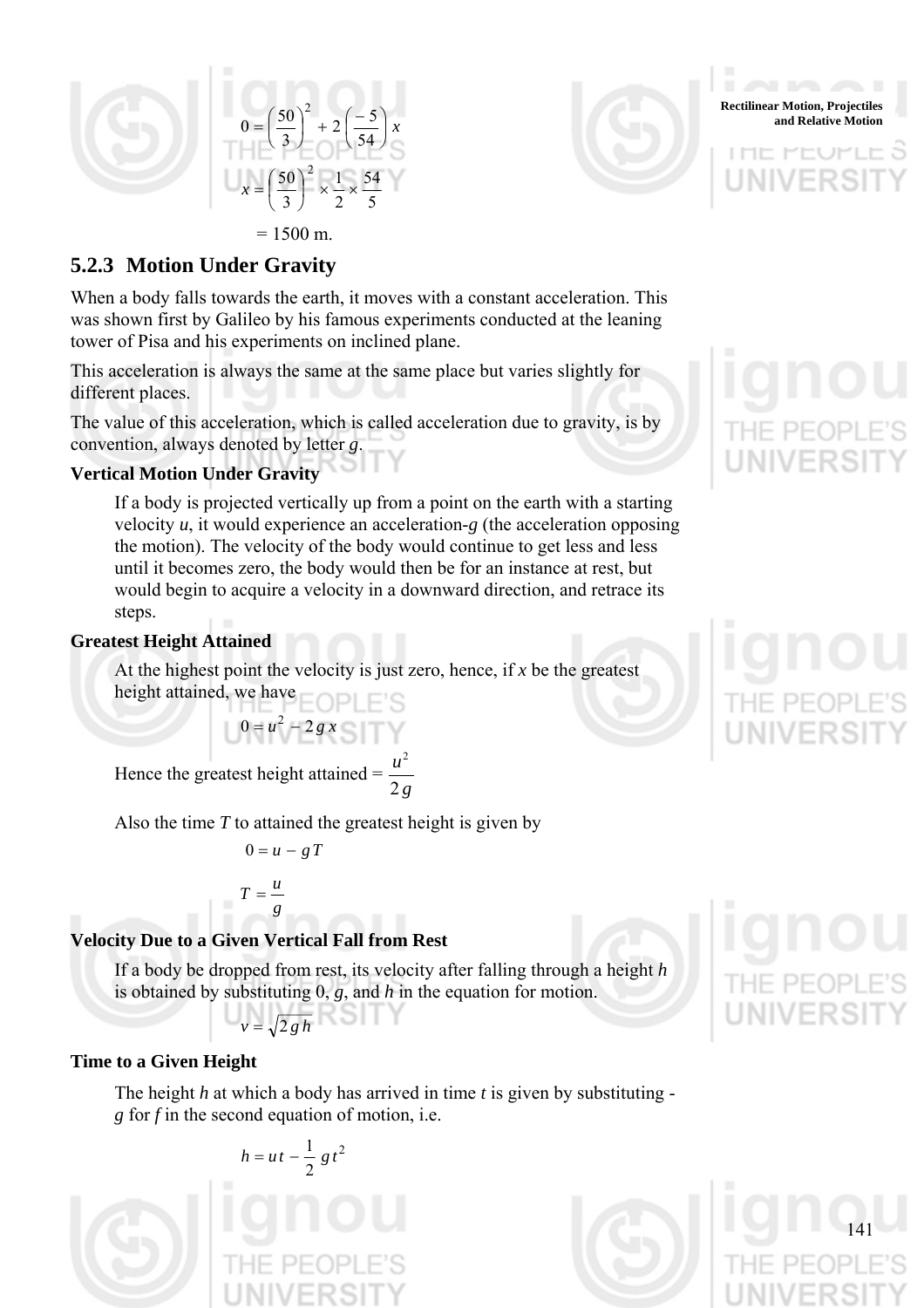This is a quadratic equation with both roots positive; the lesser root gives the time at which the body is at the given height on the way up, and the greater the time at which it is at the same height on the way down.

#### **Velocity at a Given Height**

The velocity *v* at a given height *h* is, using the equations of motion in a straight line is given by

 $v^2 = u^2 - 2gh$ 

Hence the velocity at a given height is independent of the time from the start, and it is therefore the same at the same point whether the body be going upwards or downwards.

#### **Motion Down a Smooth Inclined Plane**

Let AB be the vertical section of a smooth inclined plane inclined at an angle  $\alpha$  to the horizon, and let P be a body on the plane. THE PEOP

If there were no plane to stop its motion, the body would fall vertically with an acceleration *g*.

This acceleration *g* can be resolved in two components :

One perpendicular to the plane =  $g \cos \alpha$ 

And another along the plane =  $g \sin \alpha$ 





2

#### **Figure 5.3**

The plane prevents any motion perpendicular to itself.

The only motion possible is along the plane with an acceleration of  $g \sin \alpha$ .

Therefore, the velocity acquired in sliding from rest to down a length *l* of the plane is

# $P E O P = \sqrt{2 g \sin \alpha l} = \sqrt{2 g l \sin \alpha} = \sqrt{2 g . AC}$

This velocity is the same as that would have been acquired had the body been allowed to fall freely through the vertical height.

In other words, the velocity acquired is independent of the inclination of the plane and depends only on vertical height through which the particle has fallen.

Similarly, if the body is projected up the plane with the initial velocity *u*,

greater distance attained, measured up the plane  $=\frac{a}{2 g \sin \alpha}$ *g*  $\frac{u^2}{u}$ .

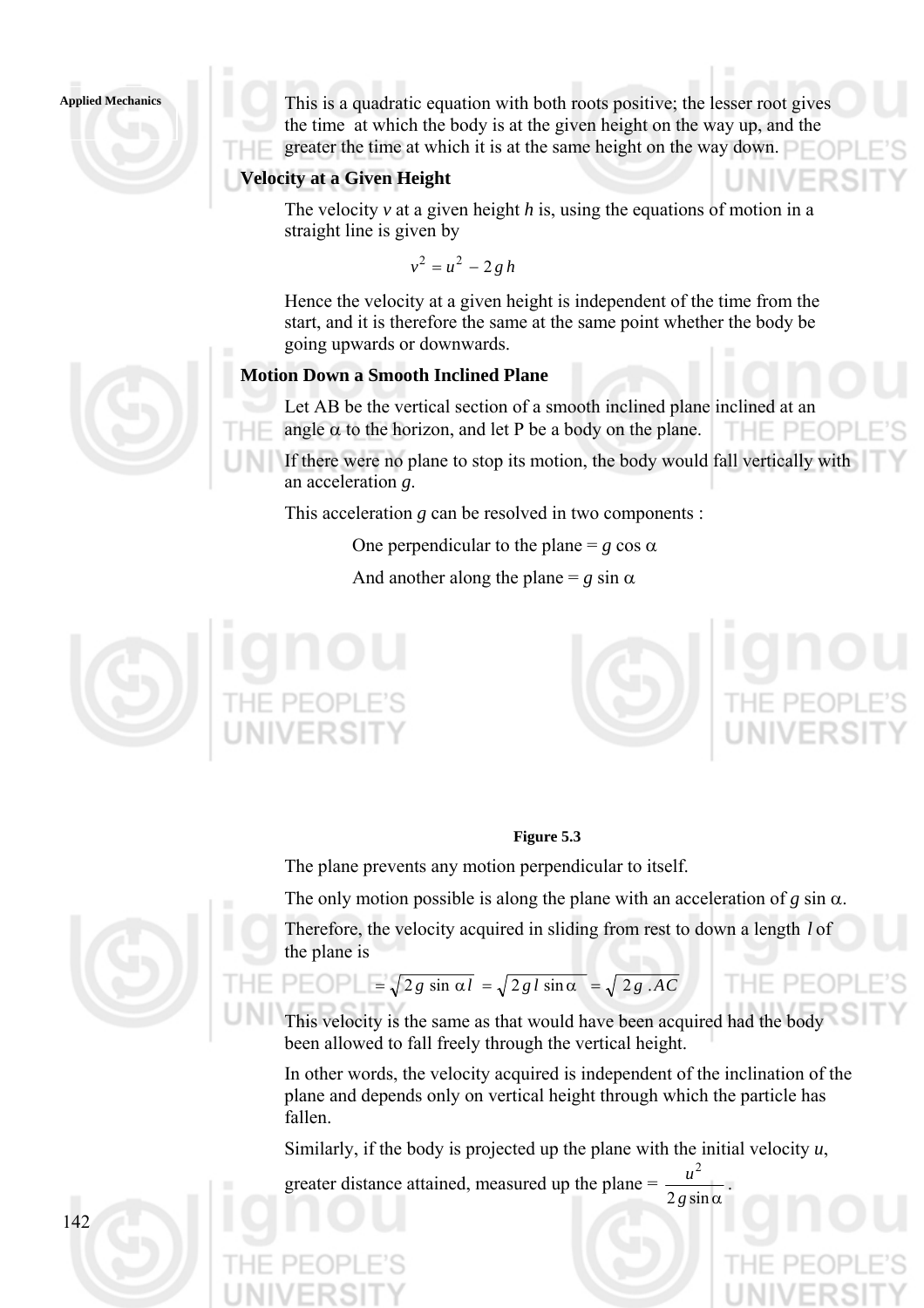Time taken in traversing this distance  $=$   $\frac{u}{a}$ . *g* sin α  $\frac{u}{u}$ .

# **5.3 PROJECTILES**

Any object that is given some initial velocity and which during the subsequent motion is subjected to only the acceleration due to gravity is termed as a projectile. For example, the motion of a bullet fired from a gun and the motion of a ball thrown horizontally are termed as projectile motion. A projectile travels in the horizontal as well as the vertical directions and traces a curvilinear path. Some related terms are explained below (Figure 5.4).





**Rectilinear Motion, Projectiles** 

アート

#### **Figure 5.4**

#### **Velocity of Projection and the Angle of Projection**

The velocity  $v_0$  with which the projectile is projected and the angle  $\alpha$  which this velocity makes with the horizontal are known as the velocity of projection and the angle of projection, respectively.

#### **Range**

Range of a projectile is the horizontal distance between the point of projection and the point where the projectile hits the ground.

#### **Trajectory**

Trajectory is the path followed by the projectile. It would be shown later that a projectile follows a parabolic path.

## **5.3.1 Motion of a Body Thrown Horizontally in Air**

Consider an object thrown horizontally with a velocity  $v_0$  from the point A which is at height *h* from the horizontal plane 0*x*. Let it hit the horizontal plane at B after a time *t*, as shown in Figure 5.5.

Consider the motion of the projectile along *Ox* and *Oy*.

Initial velocity along  $Ox = v_0$ .

Initial velocity along  $Oy = 0$ 

Acceleration along *Ox =* 0

Acceleration along  $Oy = g$ 

Motion along *O* − *y* (Vertical Direction)

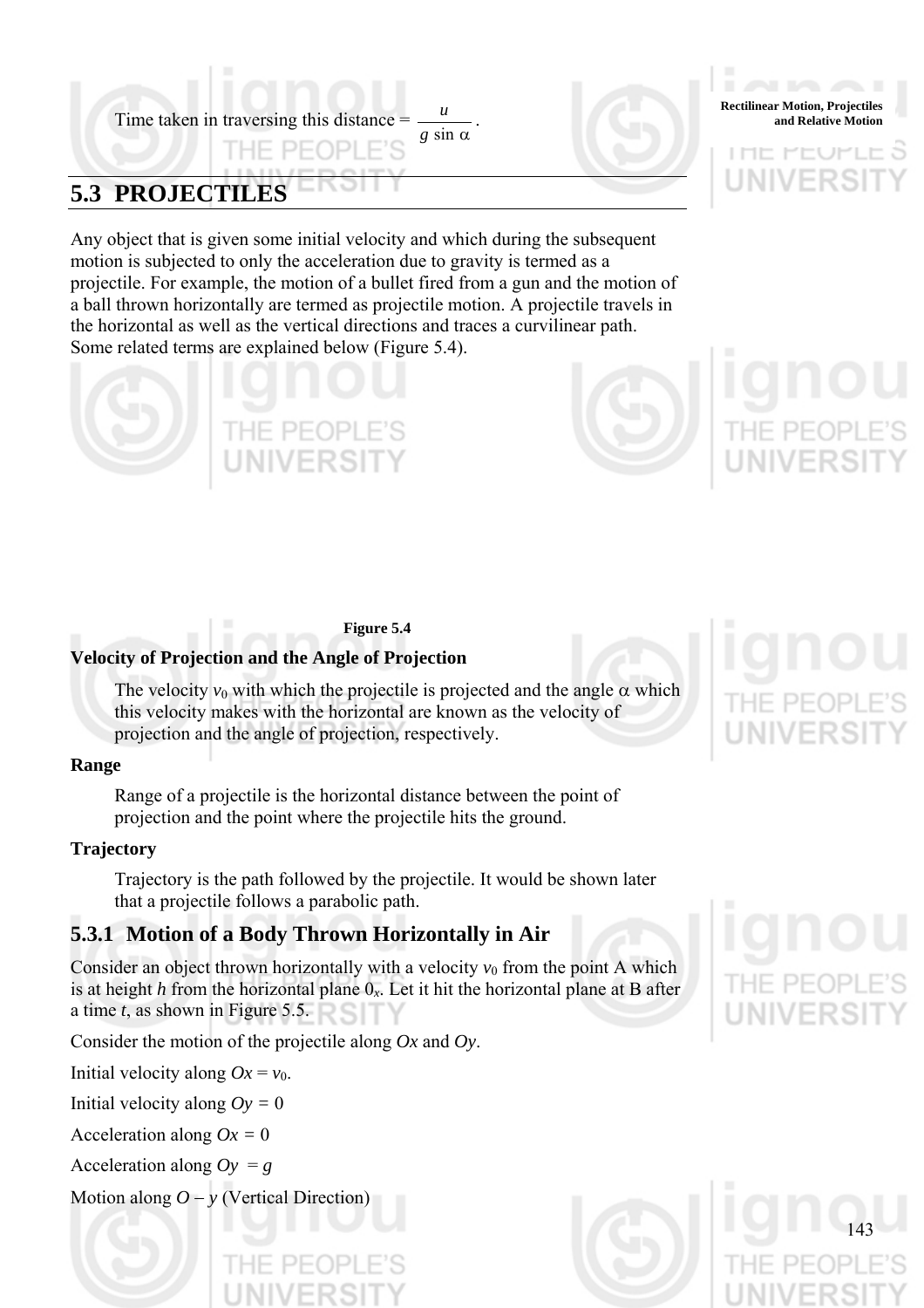





**Figure 5.5**  In time *t*, the projectile shall travel a vertical distance *h*. Using the relation  $s = ut + \frac{1}{2}at^2$ . We have,  $h = 0 + \frac{1}{2}gt^2$ .

> *g*  $t=\sqrt{\frac{2h}{h}}$

Time of flight,

Motion along  $O - x$  (Horizontal Direction). The range OB or the distance travelled by the projectile along  $Ox$  can be obtained using.

$$
s = ut + 1/2 \ at^2
$$
  
Range = OB = ut + 0 = r  
Substituting r for s and for  $t = \sqrt{\frac{2h}{g}}$   
 $r = \text{Range} = v_0$ 

THE PE(

# **5.3.2 Equation for Path of Projectile**

Consider the motion of an object projected from the origin *0* of the co-ordinate system, with the initial velocity  $v<sub>o</sub>$  inclined at an angle  $\alpha$  with the horizontal or the *x*-axis as shown in Figure 5.4

*g* 2*h*

The motion of the object *P* can be studied by resolving its velocity  $v<sub>o</sub>$  in the horizontal and the vertical directions as shown in Figure 5.4(b).

Horizontal component of the velocity *vo*

 $v_x = v_o \cos \alpha$ 

Vertical component of the velocity

 $v_y = v_o \sin \alpha$ 

The horizontal velocity  $v_x$  of the object shall remain constant as no acceleration is acting in the horizontal direction  $(a = 0)$ .

The initial velocity in the vertical direction  $v_y$  shall go on decreasing because of the constant deceleration due to gravity  $(a = -g)$ .

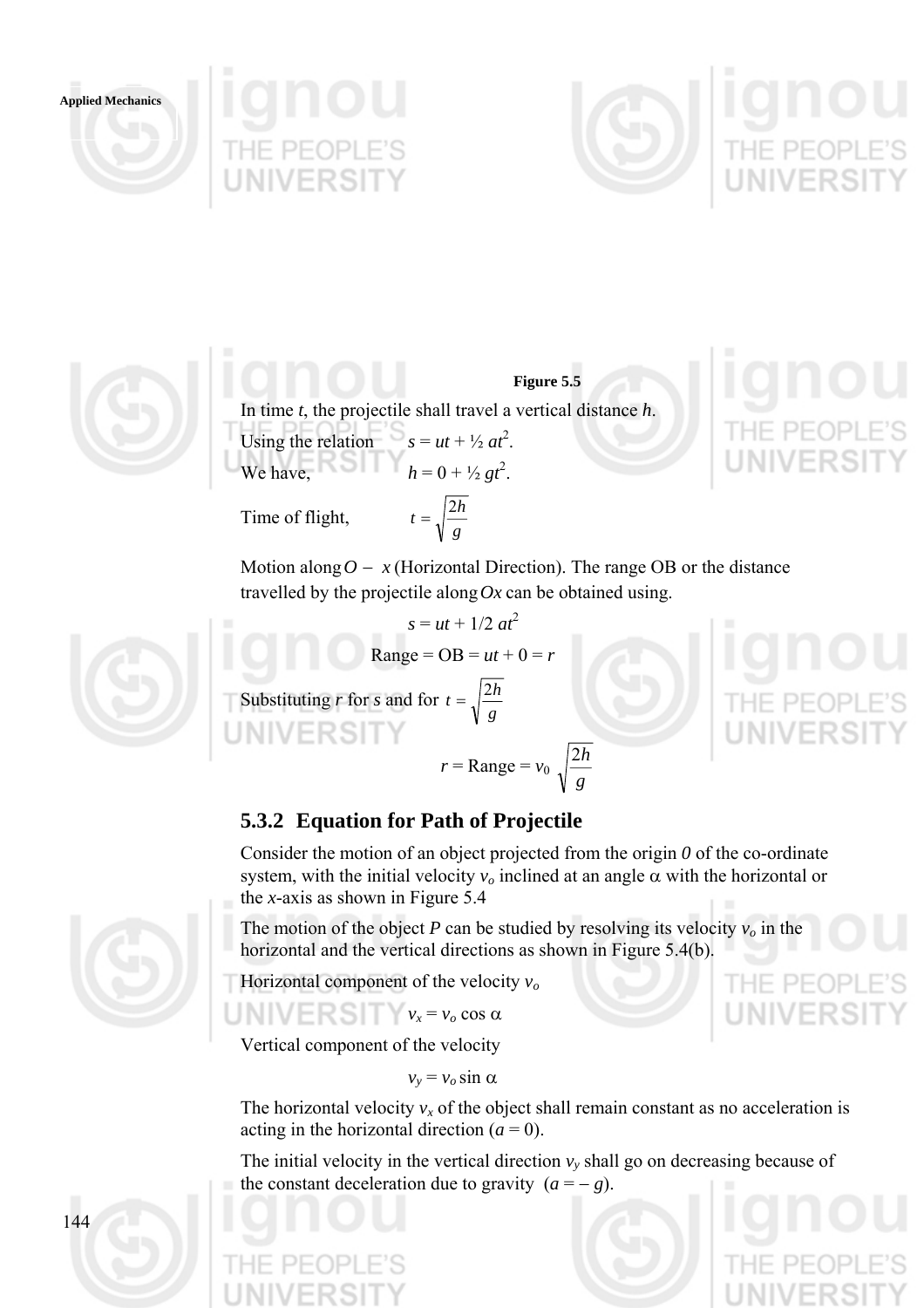The object, therefore, is having horizontal and vertical motions simultaneously. The resultant motion would be the vector sum of these two motions and the path followed would be curvilinear.

Let *P* be the position of the object after a time *t*.

Using the relation,  $s = ut +$ 2  $\frac{1}{2}$  *at*<sup>2</sup>, we can determine,

The distance travelled in the horizontal direction in time *t*,

$$
x = (v_0 \cos \alpha) t
$$

The distance travelled in the vertical direction in time *t*,

$$
y = (v_0 \sin \alpha) t - \frac{1}{2}gt^2
$$

The Eqs.  $(5.4(a))$  and  $(5.4(b))$  are the time displacement relations for the projectile.

Eliminating the time  $t$ , we can obtain a relationship between  $x$  and  $y$  or the equation of the path of the projectile.

From Eq.  $5.4(a)$ 

$$
t = \frac{1}{v_0 \cos \alpha}
$$

*x*

Substituting in Eq. 5.4(b)

$$
y = (v_o \sin \alpha) \left[ \frac{x}{v_0 \cos \alpha} \right] - \frac{1}{2} g \left[ \frac{x}{v_0 \cos \alpha} \right]^2
$$
  

$$
y = (\tan \alpha) x - \left[ \frac{g}{2v_0^2 \cos^2 \alpha} \right] x^2
$$

 $(5.4(c))$ 

 $\ldots$  (5.4(a))

The above equation is of the form  $y = Ax + Bx^2$  and represents a parabola. Thus the path of a projectile is a parabola.

# **5.3.3 Expressions for Time of Flight, Height, Range and Angle of Projection**

## **Time of Flight**

When the projectile  $P$  is at the highest point A of the path (vertex), the vertical component of the velocity becomes zero. Using the relation,

$$
v = u + at
$$
  
\n
$$
0 = v_o \sin \alpha - gt
$$
  
\n
$$
t = \frac{v_o \sin \alpha}{g}
$$

This *t* is half the time the projectile has been in the air (from 0 *to A*). The total time of flight is twice this value.

Time of flight = 
$$
\frac{2v_o \sin \alpha}{g}
$$
  
THE PEOPLE'S



アート



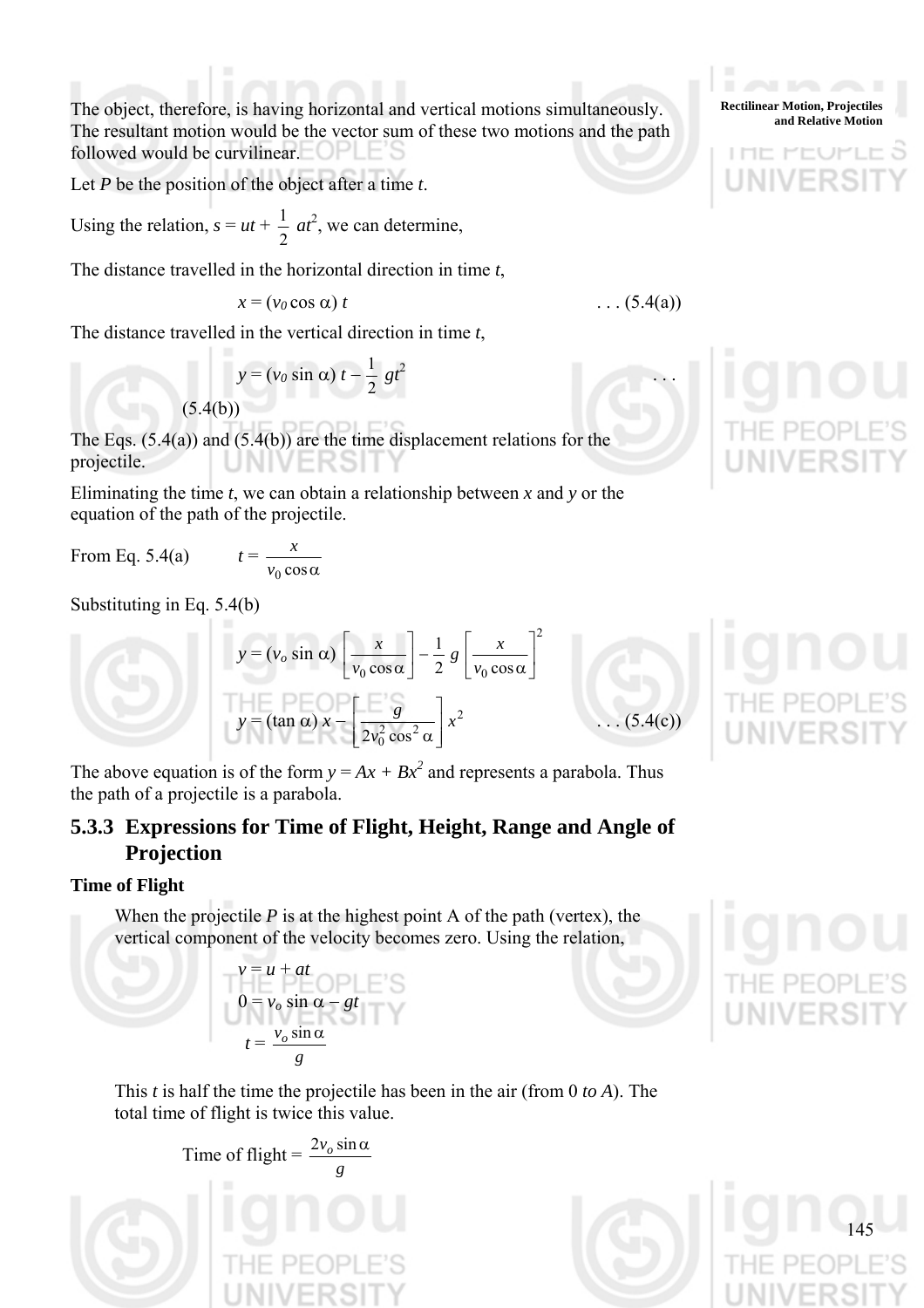The maximum height attained by the projectile can be obtained using the relation

$$
\begin{aligned}\n\text{H} &= \text{PEOPLE' } v^2 - u^2 = 2as \text{ is given by the equation,} \\
\text{INIV ERS} &= \text{O} - (v_o \sin \alpha)^2 = -2gH\n\end{aligned}
$$

Maximum height attained, *H = g vo* 2  $(v<sub>o</sub> sin \alpha)$ 

$$
\frac{\alpha)^2}{(5.5(a))}
$$

#### **Range of the Projectile**

The range *r* is the horizontal distance travelled during the time of flight

Range =  $r$  = (horizontal velocity)  $\times$  (time of flight)



 $r = (v_0 \cos \alpha) \left| \frac{2v_0 \sin \alpha}{g} \right|$ ⎦  $\left|\frac{2v_0\sin\alpha}{a}\right|$ ⎣  $|2v_0 \sin \alpha$ *g*  $2v_0$  sin  $r =$ *g*  $v_0^2$  sin 2  $\alpha$  $\frac{0}{\sin 2\alpha}$  = Range ... (5.5(b))

*The Angle of Projection for the Maximum Range of the Projectile* 

The ranger  $r$  for a given velocity  $v_0$  is maximum if

$$
\sin 2 \alpha = 1
$$

2  $2\alpha = \frac{\pi}{2}$ 



 $\alpha = \frac{\pi}{4} = 45^{\circ}$ Corresponding to this value of  $\alpha$ , the maximum range is

$$
R_{\max\,imum} = \frac{v_0^2}{g} \qquad \qquad \ldots (5.5(c))
$$

#### **The Angle of Projection for a Given Range**

*g*  $v_0^2$  sin  $2\alpha$ 0

*g*  $v_0^2 \sin (\pi - 2\alpha)$ 

As,  $\sin 2 \theta = \sin (\pi - 2\theta)$ 

*r* =

*r* =

Therefore,

or



So for a given value of the initial velocity  $v_0$ , the same range is obtained for two angles of projection;  $\alpha$  and 2  $\frac{1(\pi-2\alpha)}{2}$ , these two angles of projection are equally inclined to the direction corresponding to the maximum range (that is,  $\frac{\pi}{4}$ ) and are as shown in Figure 5.6.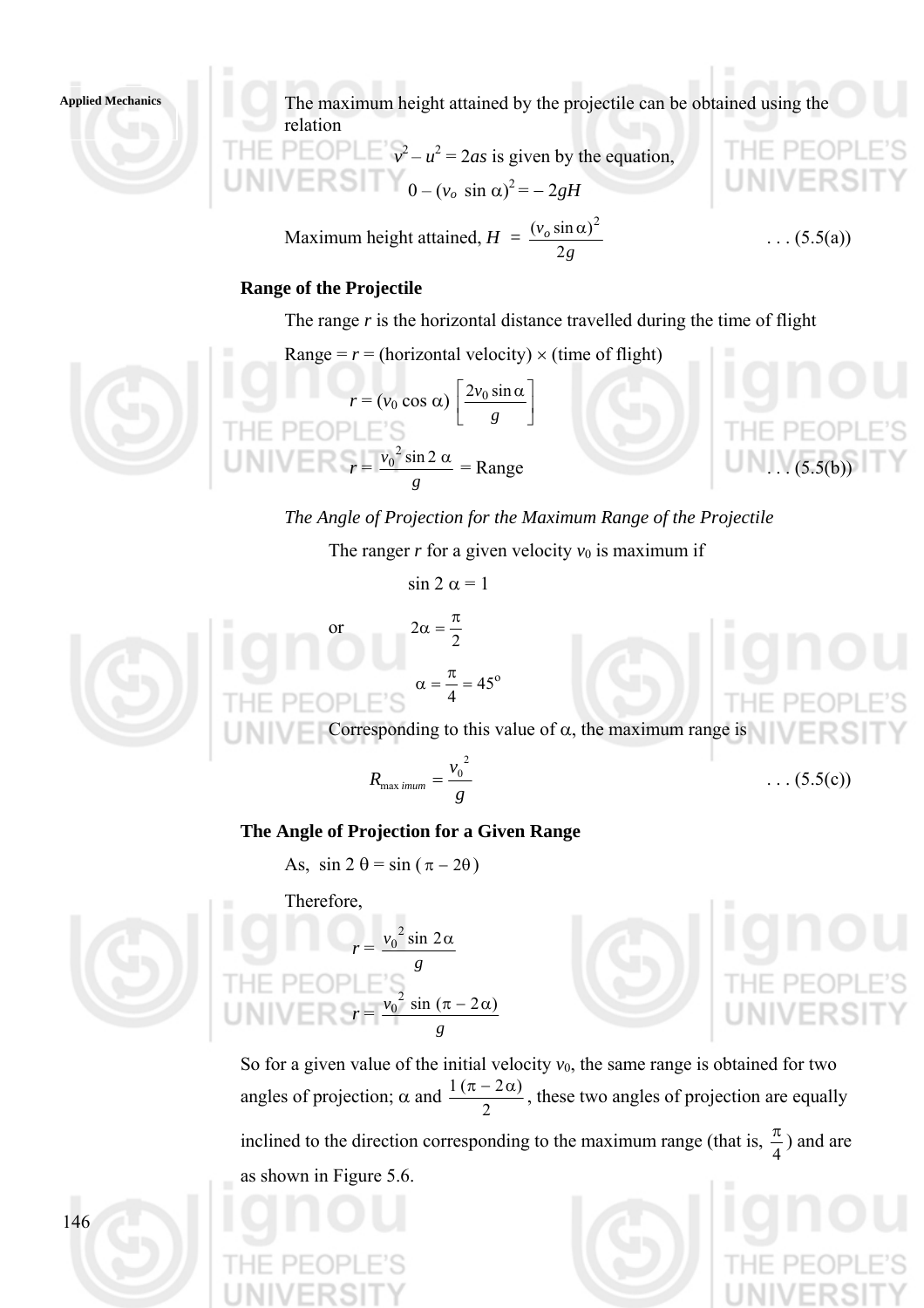It should however be noted that the time of flight corresponding to these two

angles of projections  $\alpha$  and  $\frac{\pi}{2} - \alpha$ 2 would not be the same.

**UNIVERSITY** 

**Rectilinear Motion, Projectiles and Relative Motion**

アート

**Figure 5.6** 

# **5.3.4 Velocity of Motion after a Given Time**

Let  $\nu$  be the velocity and  $\theta$  the angle which the direction of motion at the end of time *t* makes with the horizontal, then

*v* cos  $\theta$  = horizontal velocity at end of time *t* 

 $= v_0 \cos \alpha$  = the constant horizontal velocity

Also  $v \sin \theta$  = the vertical velocity at the end of time *t* 

 $v^2 = v_0^2 - 2 v_0 g t \sin \alpha + g^2 t$ 

 $= v_0 \sin \alpha - gt$ 

By squaring and adding

and by division

$$
\tan \theta = \frac{v_0 \sin \alpha - gt}{v_0 \cos \alpha}
$$

**5.3.5 Velocity and Time of a Given Height** 

 $(5.6(a))$  $\ldots$  (5.6(b))

Let *v* be the velocity and  $\theta$  the angle which the direction of motion at the height *h* that the particle makes with the horizontal, then

 $v \cos \theta$  = horizontal velocity at the height *h* 

 $= v_0 \cos \alpha =$  the constant horizontal velocity

Also  $v \sin \theta =$  the vertical velocity at the height *h* 

 $=\sqrt{v_0^2 \sin^2 \alpha - 2h g}$  . . . (5.7(a))

Squaring and adding, we get

$$
v^2 = v_0^2 - 2 g h
$$

also by division





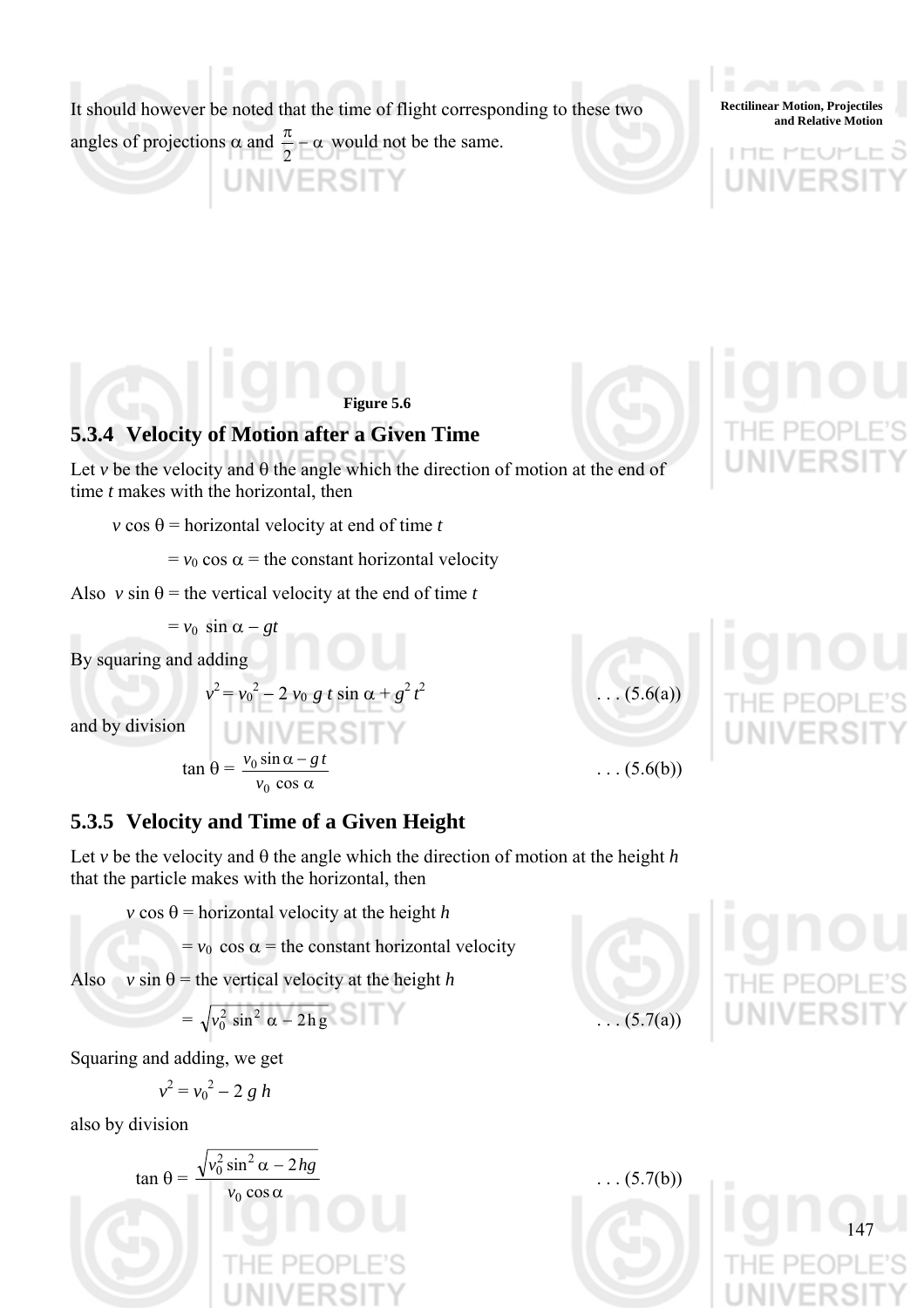# Applied Mechanics **5.3.6 Motion of a Projectile on an Inclined Plane**

Consider an object projected on an inclined plane *OA* which makes an angle β with the horizontal plane *O*. Let the object be projected with a velocity,  $v_0$ , making an angle,  $\alpha$ , with the horizontal *Ox*. Let *OB* be the normal to the plane *OA* as in Figure 5.7(a).

The motion of the projectile can be considered as the vector sum of its motions along and normal to the inclined plane.

Initial velocity along the plane (along  $OA$ ) =  $v_0 \cos(\alpha - \beta)$ 

Initial velocity normal to the plane (along *OB*) =  $v_0 \sin(\alpha - \beta)$ 

Acceleration due to gravity along the plane (along  $OA$ ) =  $-g \sin B$ 

Acceleration due to gravity normal to the plane (along  $OB$ ) = – *g* cos  $\beta$ 

Let the projectile hit the inclined plane *OA* at *C* after time *t*.







2





**Figure 5.7(b)** 

*Motion Normal to the Inclined Plane (Along OB)* 

Let the projectile hit the inclined plane after a time *t.* The distance travelled by the projectile normal to the inclined plane in this time is zero.

Using the relation,

$$
s = ut - \frac{1}{2} at^2
$$

 $0 = v_0 \sin(\alpha - \beta) t - \frac{1}{2} (g \cos \beta) t$ 

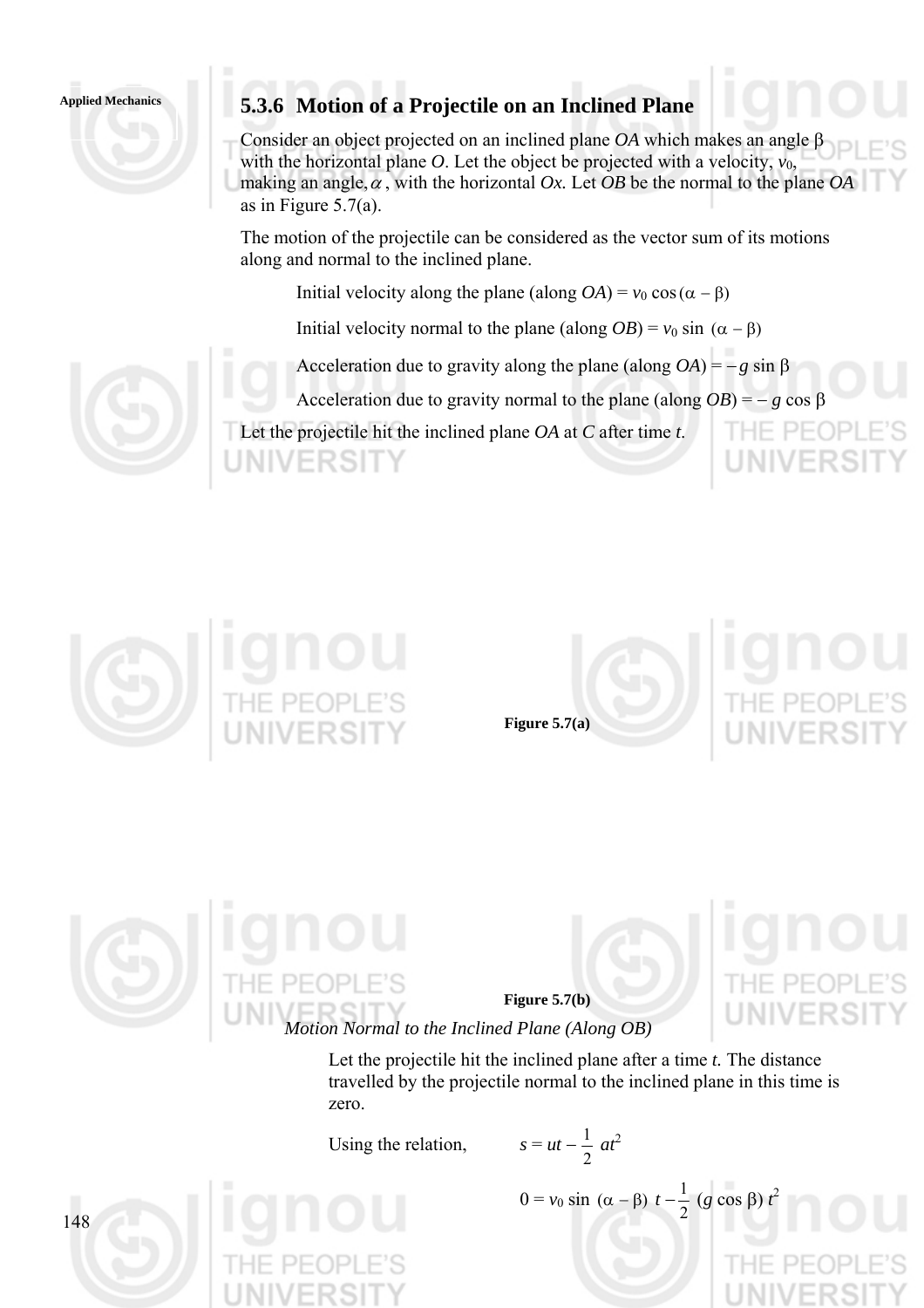β cos *g*  $\frac{2v_0 \sin(\alpha - \beta)}{2}$  . . . (5.8(a))

2

⎦

## *Motion Along the Inclined Plane (Along OA)*

Range of the projectile is the distance OC travelled by the projectile along the inclined plane.

Using the relation,

$$
s = ut + \frac{1}{2} at^2
$$

Range along the inclined plane

$$
= (\nu_0 \cos (\alpha - \beta)) t - (\frac{1}{2} g \sin \beta) t^2
$$

Substituting for *t* from the Eq. (5.7(a)) Range along the plane

$$
I = \frac{1}{2}
$$

$$
= v_0 \cos (\alpha - \beta) \left[ \frac{2v_0 \sin (\alpha - \beta)}{g \cos \beta} \right] - \frac{1}{2} g \sin \beta \left[ \frac{2v_0 \sin (\alpha - \beta)}{g \cos \beta} \right]
$$

$$
= \frac{2v_0^2 \sin (\alpha - \beta)}{g \cos \beta} \left[ \cos (\alpha - \beta) - \frac{\sin (\alpha - \beta) \sin \beta}{\cos \beta} \right]
$$

$$
g \cos \beta \qquad \Box \qquad \cos \beta \qquad \Box
$$
  
=  $\frac{2v_0^2}{g \cos \beta} \sin (\alpha - \beta) \left[ \frac{\cos (\alpha - \beta) \cos \beta - \sin (\alpha - \beta) \sin \beta}{\cos \beta} \right]$   
=  $\frac{2v_0^2}{g \cos \beta} \sin (\alpha - \beta) \frac{\cos (\alpha - \beta + \beta)}{\cos \beta}$ 

$$
= \frac{2v_0^2}{g \cos^2 \beta} \sin (\alpha - \beta) \cos \alpha
$$

Range along the inclined plane

$$
= \frac{2v_0^2}{g\cos^2\beta}\sin(\alpha-\beta)\cos\alpha \qquad \qquad \dots (5.8(b))
$$

Above relation can also be expressed as Range along the inclined plane

$$
= \frac{2v_0^2 \cos^2 \alpha}{g \cos \beta} (\tan \alpha - \tan \beta) \qquad \qquad \dots (5.8(c))
$$

*Maximum Range* 

$$
R = \frac{2v_0^2}{g \cos^2 \beta} \sin (\alpha - \beta) \cos \alpha
$$

Using,  $\sin (A + B) - \sin (A - B) = 2 \cos A \sin B$ 

$$
R = \frac{v_0^2}{g \cos^2 \beta} \left[ \sin (2\alpha - \beta) - \sin \beta \right] \tag{5.8(d)}
$$

As the angle of the inclined plane is constant, the maximum value of the range, for a given initial velocity, is obtained when sin  $(2\alpha - \beta)$  is maximum.



**Rectilinear Motion, Projectiles**  Time of flight,  $t = \frac{2v_0 \sin(\alpha - \beta)}{1}$  ... (5.8(a) and Relative Motion

アート

LITIE

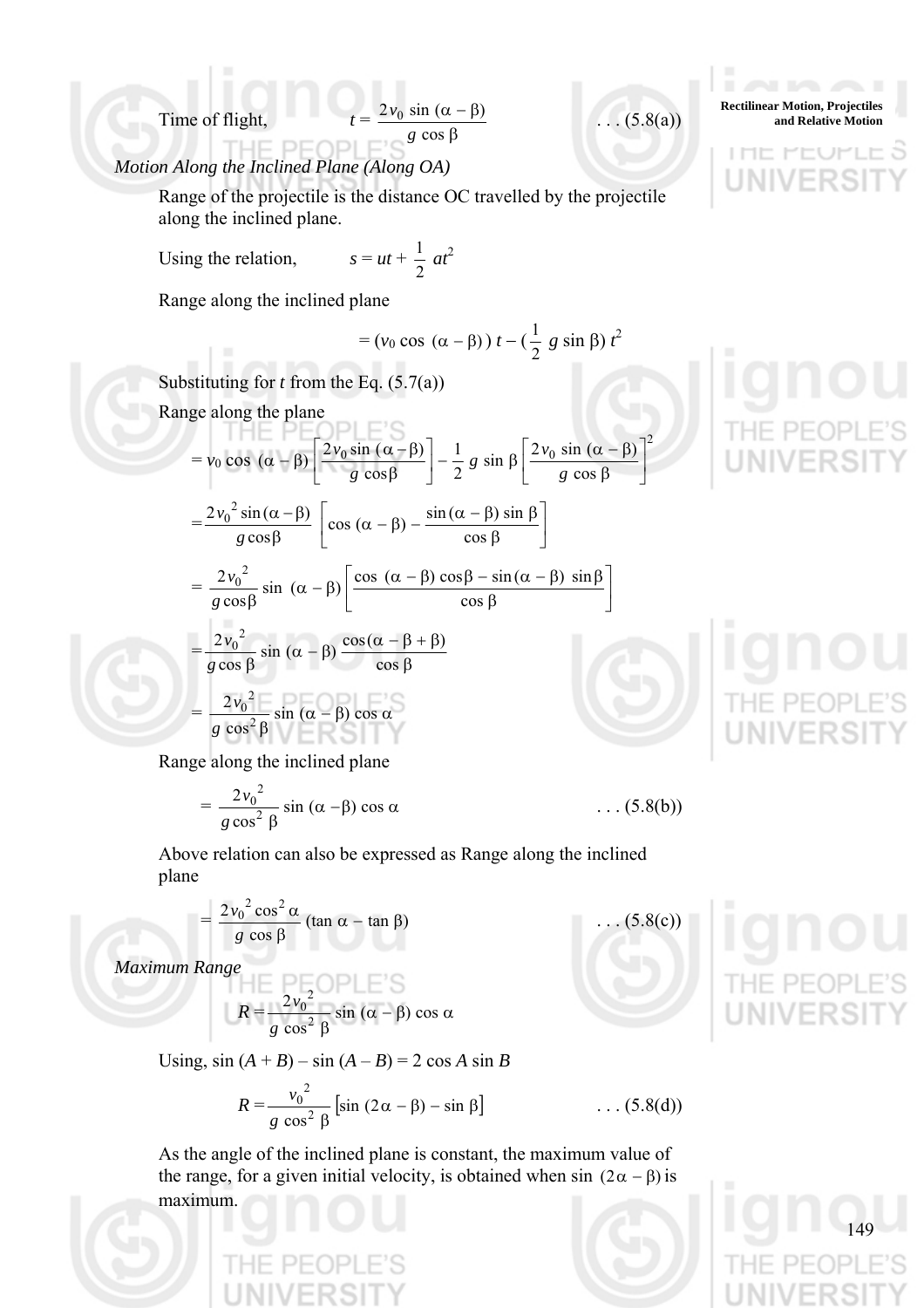or  $\sin(2\alpha - \beta) = 1 = \sin \frac{\pi}{2}$ 2  $2\alpha - \beta = \frac{\pi}{2}$  $\alpha = \frac{\pi}{4} + \frac{\beta}{2}$ 

 $\ldots$  (5.8(e))

For determining the value of the maximum range, the above value can be substituted in the expression for range to get

Maximum range along the inclined plane  $\frac{v_0}{2}(1-\sin\beta)$  $\cos^2$ 2  $\frac{0}{2}$  (1 – sin  $\beta$  $g \cos^2 \beta$ *v*

2



 $\frac{\log^2\beta}{\cos^2\beta}(1-\sin\beta)$  $R_{\text{max}} = \frac{v_0^2}{g \cos^2 \beta} (1 - \sin \beta)$  $R_{\text{max}} = \frac{v_0}{g(1 + \sin \beta)}$ 2  $R_{\text{max}} = \frac{v_0^2}{g(1 + \sin \beta)}$  (5.8(f))

## *Motion Down the Inclined Plane*

The motion down the inclined plane can be studied by replacing  $\beta$  by  $-\beta$  in the expressions obtained above.

#### **Example 5.2**

A projectile is fired with a velocity of 500 m/s at an elevation of  $30^{\circ}$ , find the velocity and the direction of the projectile after 30 second of its firing.

## **Solution**

 $v_0 = 500 \text{ m/s}$   $\alpha = 30^\circ$ ,  $t = 30 \text{ s}$ 

Initial velocity in the horizontal direction  $v_x = 500 \cos 30^\circ = 433 \text{ m/s}$ 

Initial velocity in vertical direction  $v_y = 500 \sin 30^\circ = 250 \text{ m/s}$ 

Motion in the horizontal direction :

Horizontal velocity remains constant =  $433 \text{ m/s}$ 

So, horizontal velocity after 30 s =  $v_x$ <sup>'</sup> = 433 m/s

*Motion in the Vertical Direction* 

 $\tan \theta =$ 

Let the vertical velocity after a time  $t = 30$  s be  $v_y^1$ .

10 1

Using the relation  $v = u + at$ .

$$
E OPL v_y^1 = v_y + g t = 250 - 9.81 \times 30
$$

$$
= 44.3 \text{ m/s, downwards.}
$$

$$
v_0^1 = \sqrt{v_x^1{}^2 + v_y^1{}^2}
$$
  
=  $\sqrt{(433)^2 + (44.3)^2}$   
= 435.26 m/s

0.433

 $\theta = \frac{v_y^1}{1} = \frac{44.3}{12.3}$ 1 1

*x y v v*

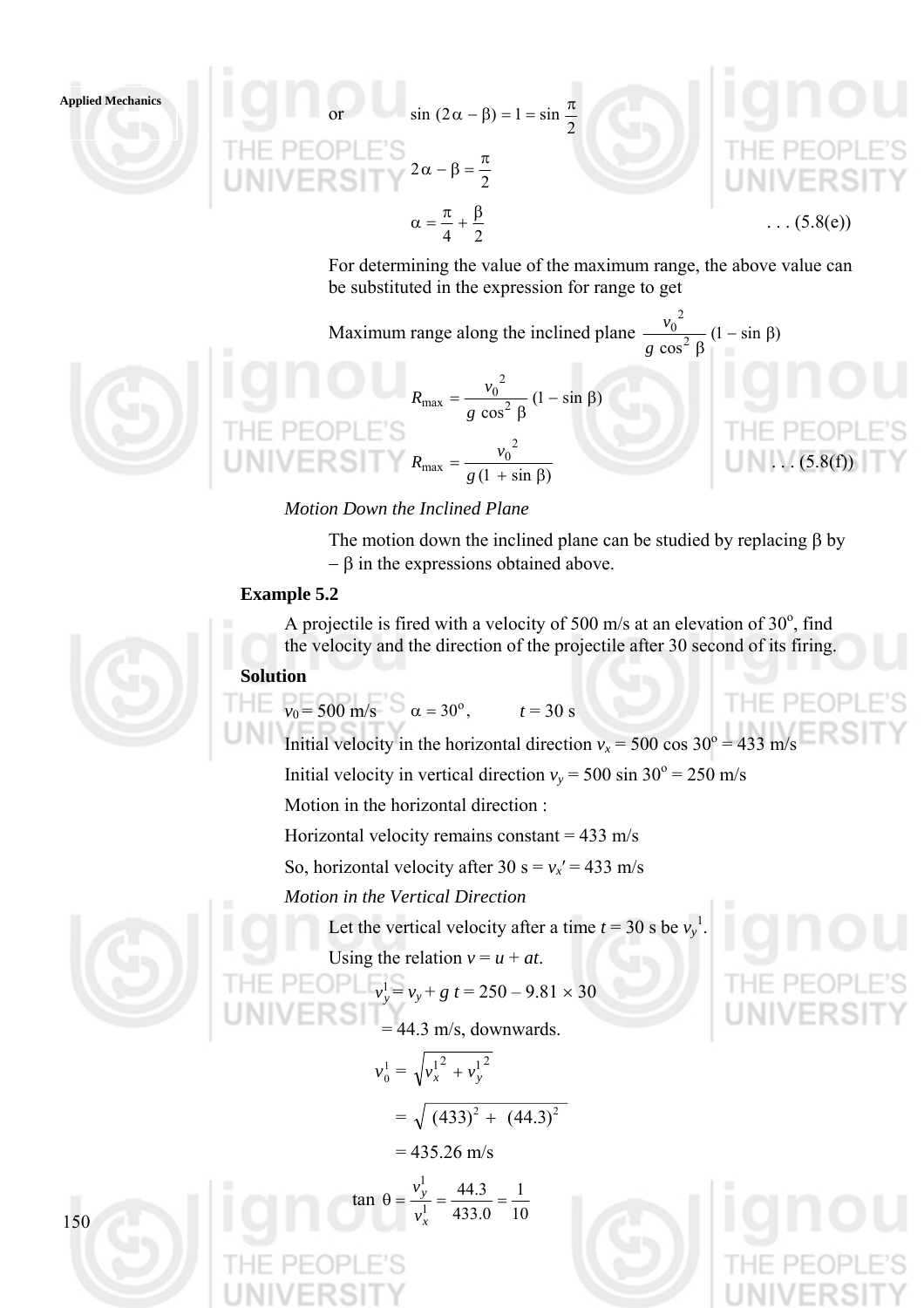

#### **Example 5.3**

THE PEOPLE'S Body A is thrown with a velocity of 10 m/s at an angle of  $60^{\circ}$  to the horizontal. If another body B is thrown at an angle of  $45^\circ$  to the horizontal find its velocity if it has the same (a) horizontal range (b) maximum height

(c) time of flight, as the body A.

#### **Solution**

#### **Body A**

Initial velocity,  $v_a = 10$  m/s

Angle of projection,  $\alpha_A = 60^\circ$ 

**Body B** 

Initial velocity be  $v_b$ 

Angle of projection  $\alpha_b = 45^\circ$ 

 $r_a = r_b$ 

∴  $\frac{v_a^2 \sin 2\alpha_A}{2g} = \frac{v_b^2 \sin 2\alpha_B}{2g}$ *g*

2

 $v_b^2 = \frac{v}{a}$ 

 $v_a^2$  sin 2 $\alpha_A$  *<sub>B</sub>*  $v_b^2$  sin 2 $\alpha_B$ 

 $\frac{2}{a}$  sin 2  $\alpha$ <sub>A</sub> =  $\frac{v_b^2 \sin 2\alpha}{2}$ 

*B*

*v*

sin

 $v_a^2 \sin^2 \alpha_A = v_b^2 \sin^2 \alpha_B$ 

 $\frac{a}{a} \sin^2 \alpha_A = \frac{v_b^2 \sin^2 \alpha}{2}$ 

 $\sin 2$  $\sin 2$ 

 $\frac{2}{b} = \frac{v_a}{\sin 2x}$ 

2 sin 2

∴  $v_b^2 = \frac{v_a^2 \sin 2\alpha_A}{\sin 2\alpha_B} = \frac{(10)^2 \sin (2 \times 60^\circ)}{\sin (2 \times 45^\circ)} = 100 (0.866)$ 

 $\frac{c_2}{b}$  =  $\frac{v_a^2 \sin 2\alpha_A}{\sin 2\alpha_B}$  =  $\frac{(10)^2 \sin (2 \times 60^\circ)}{\sin (2 \times 45^\circ)}$  =

Velocity  $v_b$  for the same range can be obtained by using relation

$$
i\mathsf{q} \mathsf{n} \mathsf{o} \mathsf{u}
$$

 $v_a = 9.3 \text{ m/s}$ Velocity  $v_b$  for max height  $H_A = H_B$ 

or  $v_b = 12.25 \text{ m/s}$ 

 $\frac{2v_a \sin \alpha_A}{g} = \frac{2v_b \sin g}$ *g*

Velocity  $v_b$  for the equal time of flight

sin sin

 $v = 12.25$  m/s

 $v_a$  sin  $\alpha_A$ 

 $t_A = t_B B E O P L E S$ 

 $\frac{2v_a \sin \alpha_A}{2} = \frac{2v_b \sin \alpha_B}{2}$ 

 $v_b = \frac{v_a \sin \alpha_A}{\sin \alpha_B} = \frac{10 \times \sin 60}{\sin 45^\circ} = \frac{10 \times 0.6}{0.707}$ 

*B*

 $\sin 45$  $10 \times \sin 60$ 

 $\frac{\Delta a}{\alpha_B} = \frac{10 \times \sin 60^\circ}{\sin 45^\circ} = \frac{10 \times \sin 60^\circ}{0.}$ 

or

$$
2 g \t 2 g
$$
  
or 
$$
v_b^2 = \frac{v_a^2 \sin^2 \alpha_A}{\sin^2 \alpha_B} = \frac{10^2 \sin^2 60^\circ}{\sin^2 45^\circ} = 100 \times \left(\frac{0.866}{0.707}\right)^2 = 150.03
$$

 $10 \times 0.866$ 







 $\Box$ 

アート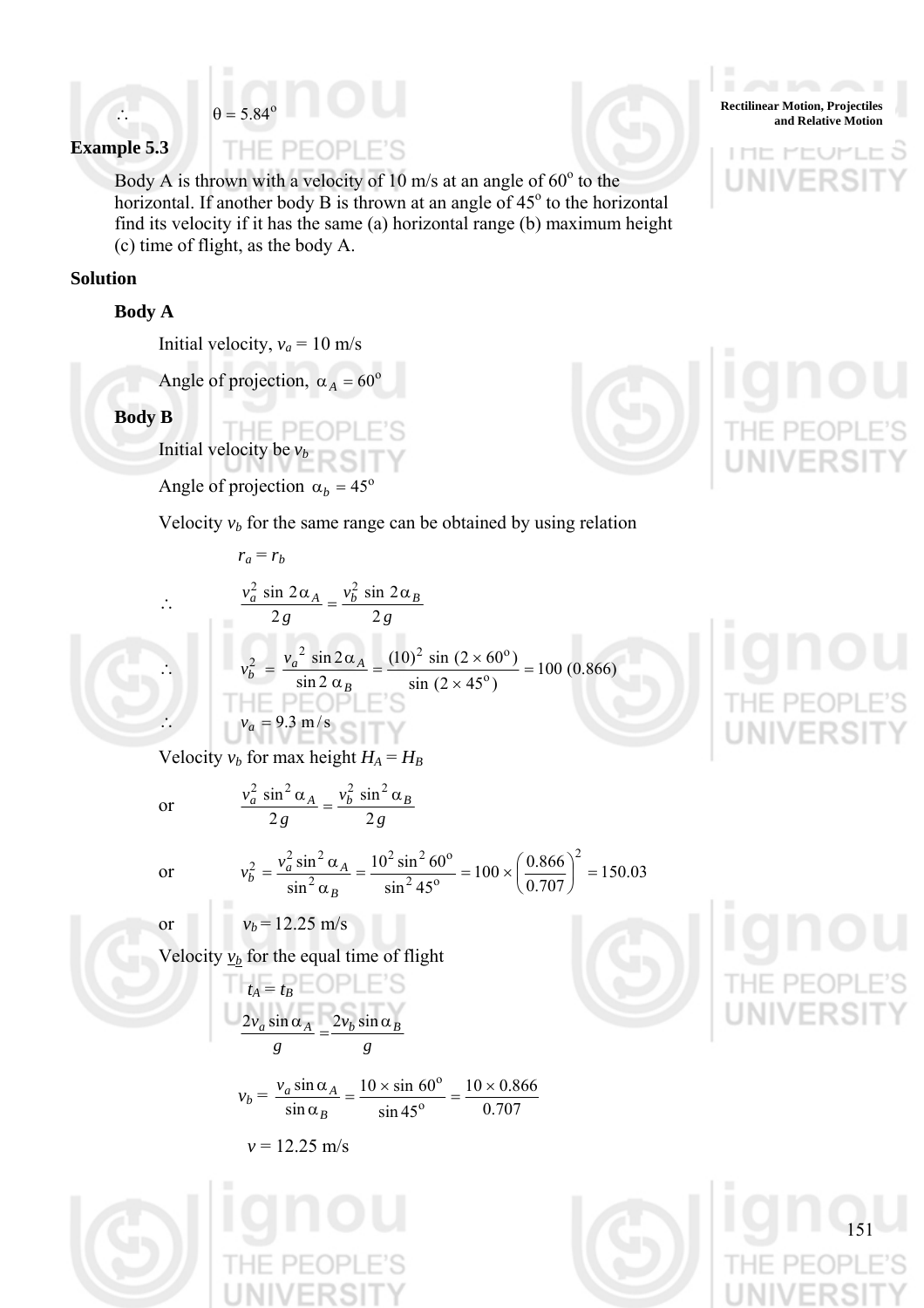# Applied Mechanics **SAQ 1**

A boy throws a ball so that it may just clear a wall 3.6 m high. The boy is at distance of 4.8 m from the wall. The ball was found to hit the ground at a distance of 3.6 m on the other side of the wall (Figure 5.8).



**Figure 5.8**

Find the angle at which the ball should be thrown.



# **SAQ 2**

Two adjacent guns, having the same muzzle velocity of 400 m/s, fire simultaneously at angles of  $\theta_1$  and  $\theta_2$  for the same target situated at a range of 5000 m.





Find the time difference between the two hits.



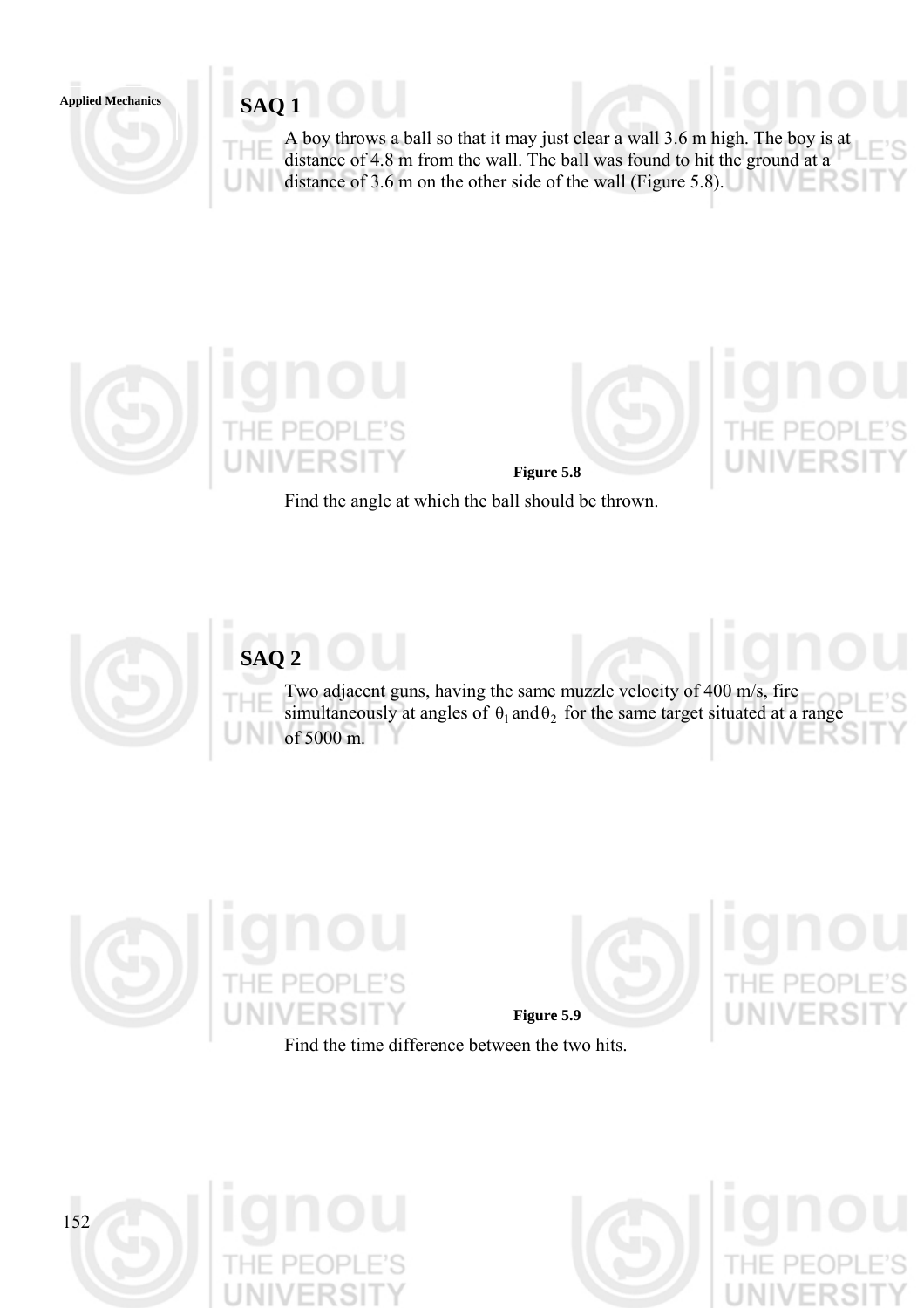The pilot of an aeroplane flying horizontally at a height of 2000 m with a constant speed of 540 km/hour wishes to hit a target on the ground. At what distance from the target should he release the bomb in order to hit the target? At what angle would the target appear to him from that distance?

**Rectilinear Motion, Projectiles**<br>and Relative Motion and Relative Motion

アヒヒ  $\Box$ 





# **SAQ 4**

A soldier positioned on hill fires a bullet at an angle of  $30^{\circ}$  upwards from the horizontal (Figure 5.11). The target lies 50 m below him and the bullet is fired with a velocity of 100 m/s.





153

## Determine

- (a) the maximum height to which the bullet will rise above the position of the soldier,
- (b) the velocity with which the bullet will hit the target, and
- (c) the time required to hit the target.



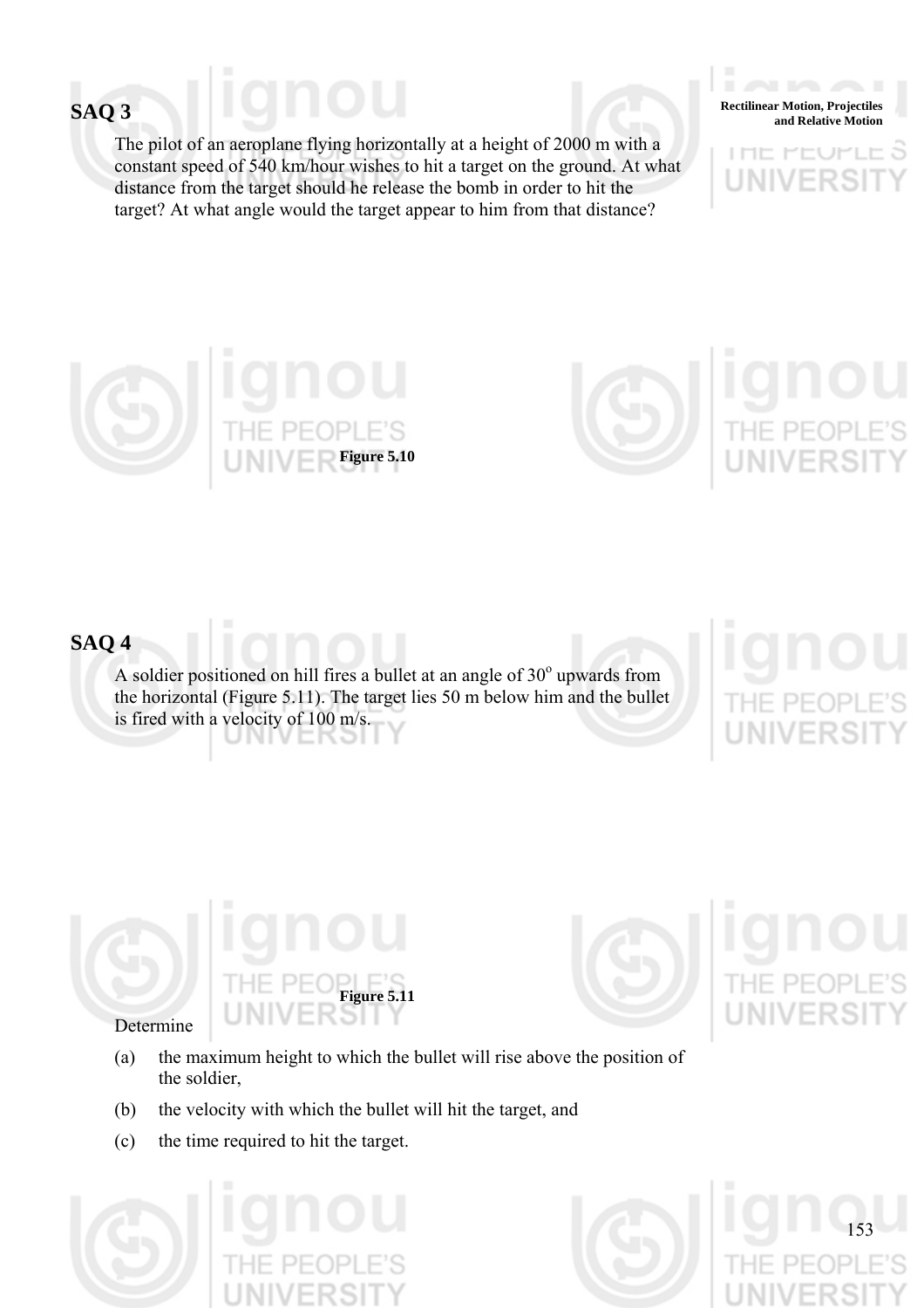

# PEOPL

# **5.4 RELATIVE MOTION**

As discussed earlier, no motion in universe can be considered as absolute. The motion of a moving object on earth is always considered relative to earth which is assumed to be fixed. As we know earth rotates about its axis while it moves in a curvilinear path about the sun which itself is not stationary. Thus the absolute motion of the referred moving object is quite complex. It becomes much more simpler without much loss of practical accuracy if we consider its motion relative to earth. In a similar way the motion of any object (say B) can be analysed with respect to another object A which may be assumed to be fixed. Thus the motion of B (say velocity) can be considered to be consisting of two parts (i) the velocity of B with respect to A, and (ii) the self velocity of object A.

# **5.4.1 Relative Velocity of Man and Rain**

Let us consider the motion of a person in rain, as in Figure 5.12(a), moving in direction OA while rain is falling vertically in direction OC. The relative velocity diagram of the person with respect to rain will be as shown in Figure 5.12(b). Assuming man to be stationary, the rain will have a velocity of its own OC and the superimposed velocity of person (OB in opposite direction of OA). The resultant velocity CB will represent the relative velocity of rain and person both in magnitude and direction.



**(a) (b)** 

# **Example 5.4**

A passenger sitting in a train at 40 km/h feels rain coming down at  $45^{\circ}$  to the vertical. However another person standing on side of railway track, feels the rain to be vertical. Find the actual velocity of the rain. **Solution** 

**Figure 5.12** 

Velocity of train  $= 40$  km/h

To find the actual velocity of the rain let us proceed as follows (Refer Figure 5.12(b)).

- Draw a line OA representing the actual direction motion of train moving at 40 km/h.
- Cut off OB equal to 40 km/h to some suitable scale in the opposite direction of the actual motion of train.

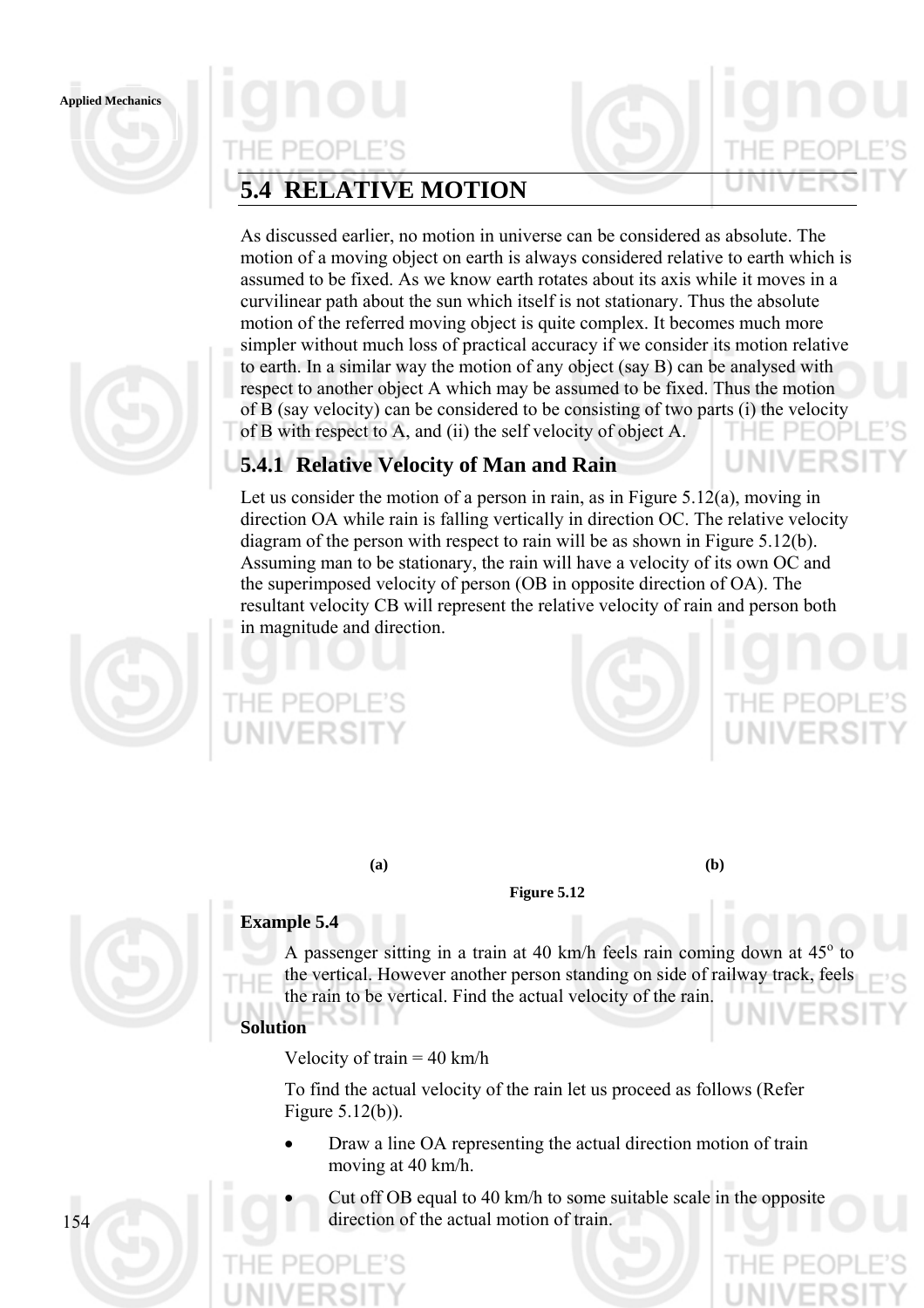- At O, draw a perpendicular line which represents the *actual* direction<br>and Relative Motion of the train.
- From C, draw a line making an angle  $45^{\circ}$  with CO (i.e. vertical) which represents the relative velocity of the rain.
- By measurement, we find that actual velocity of the rain  $=$  CO  $= 40$  km/h

Hence actual velocity of rain  $= 40$  km/h.

## **Analytical Method**

In right angledΔ*OBC*



## **Example 5.5**

When a motor cyclist is riding west at 40 km/h, he finds the rain meeting him at angle of  $45^{\circ}$  with vertical. When he rides at 24 km/h, he finds the rain at an angle of  $30^{\circ}$  with the vertical. What is the actual velocity (magnitude and direction) of the rain?



#### **Figure 5.13**

#### **Solution**

When velocity = 40 km/h, apparent direction of the rain =  $45^{\circ}$  with the vertical. When velocity =  $24 \text{ km/h}$ , apparent direction of the rain =  $30^{\circ}$  with the vertical. The procedure for drawing the velocity diagram is as follows (Refer Figure 5.13).  $\Box$ 

- Draw North, East, West and South lined meeting at 0.
- Cut off OA equal to 40 km to some suitable scale towards East (opposite to west), i.e. actual direction of the motor cyclist.
- $\bullet$  At A, draw an angle of 45 $\degree$  with OA which represents the relative direction of the rain.
- In the second case, since the motor cyclist is riding at 24 km/h therefore cutoff OB equal to 24 km to the scale towards East.



**Rectilinear Motion, Projectiles**  アート

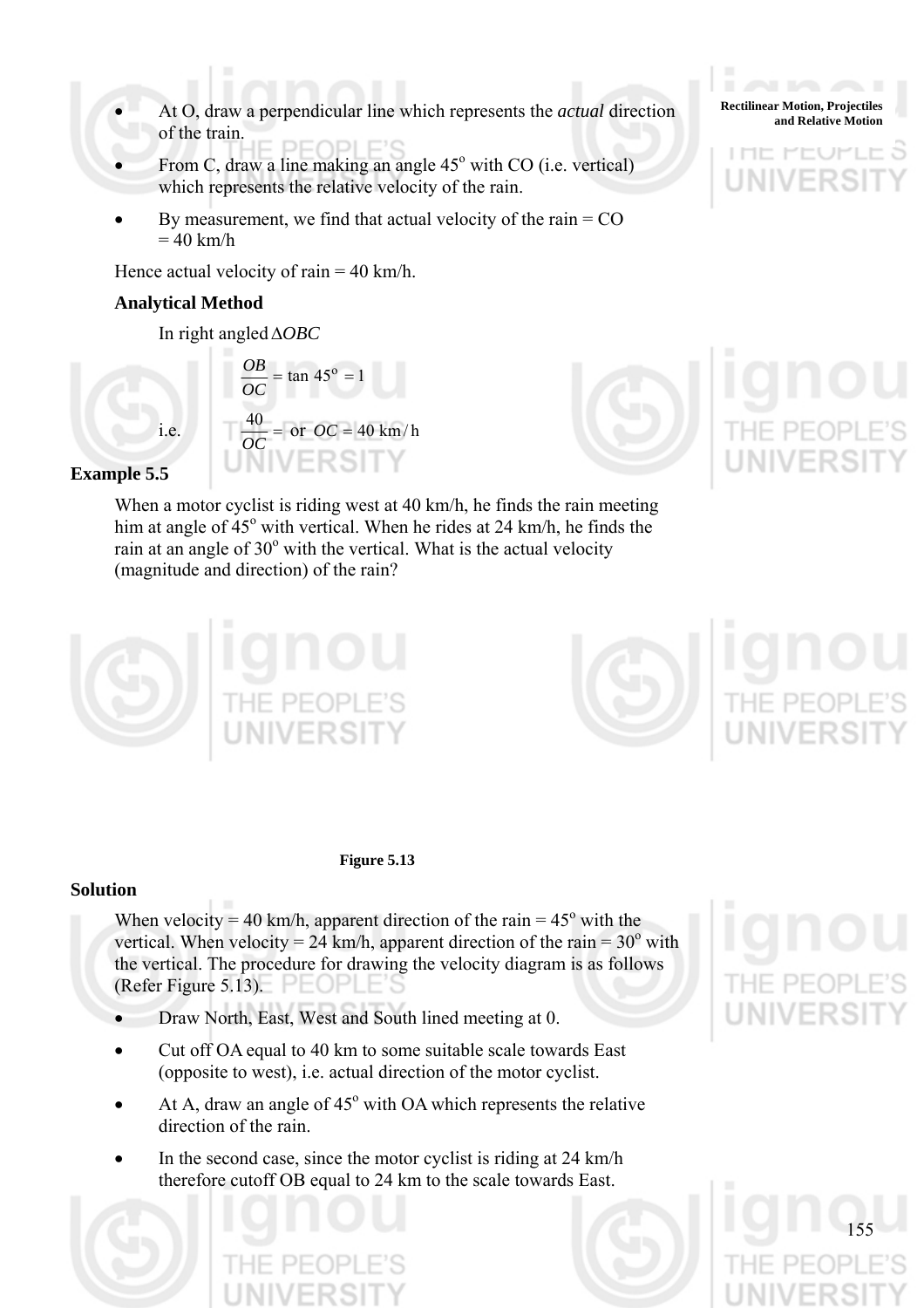• At B, draw an angle of  $60^\circ$  (because rain meets the man at an angle of  $30^{\circ}$  with the vertical) with OA which represents the direction of relative velocity of the rain. Let the two lines, meet at  $C = \Box$  $PIF($ 

• Join CO. This gives the actual direction and velocity of the rain.

#### **By Measurement**

 $CO = 38$  km/h

$$
\alpha = 3^{\circ} 16'
$$

#### **Analytical Method**

From C, draw a perpendicular CD to the line OA.

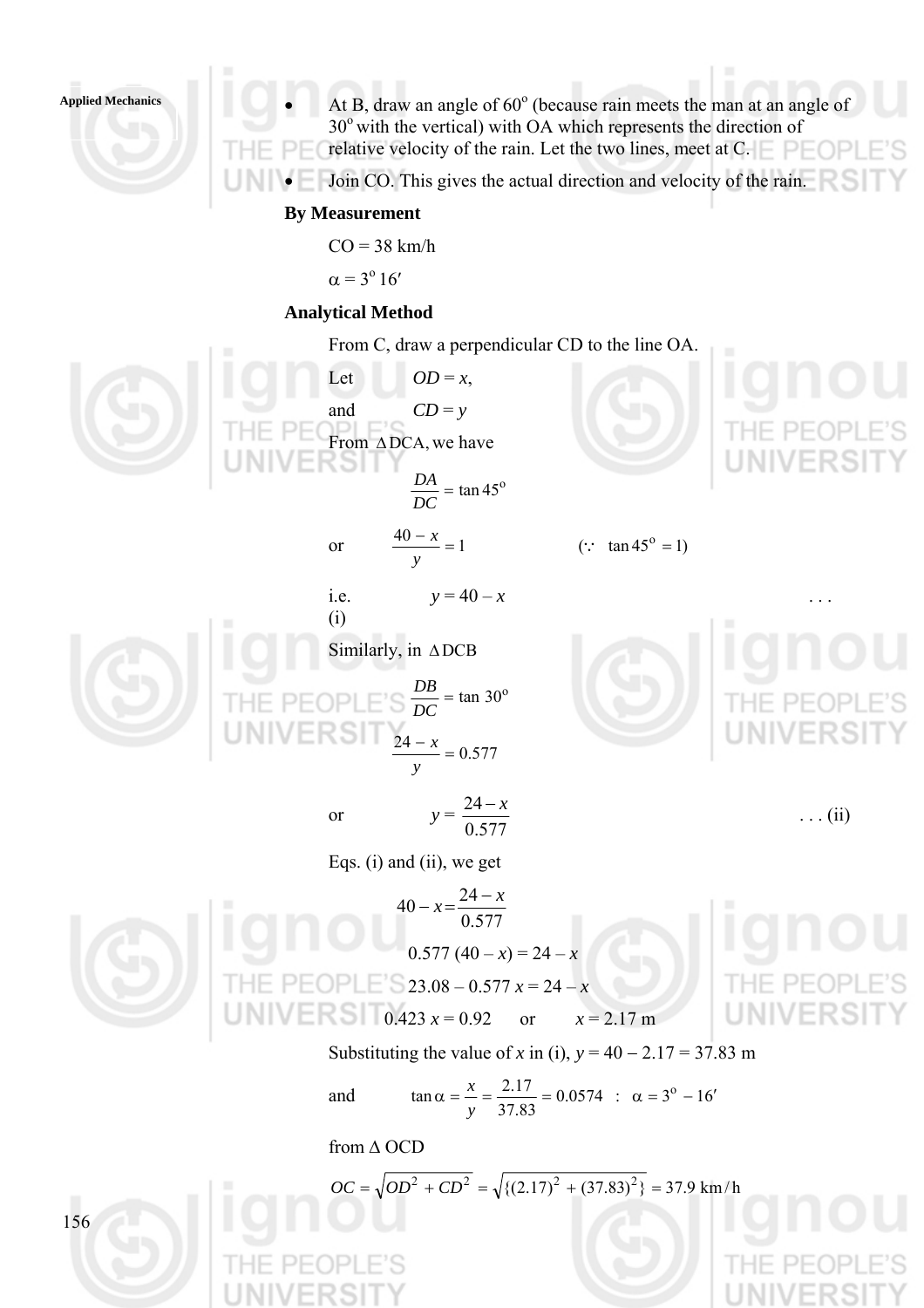# **5.4.2 Relative Velocity of Two Bodies and Relative Motion, Projectiles Rectilinear Motion**, Projectiles

Let us consider two bodies A and B moving relative to each other with velocities  $V_A$  and  $V_B$ , respectively. In general let the direction of motion of two bodies be inclined to an angle  $\alpha$  with each other (Figure 5.14).

**Rectilinear Motion, Projectiles** 

# **Figure 5.14**

To obtain the relative velocity of A with respect to B, we construct  $OA = V_A$  in the direction of velocity of body A and  $OA_1 = V_A$  in the opposite direction. Next we plot  $OB = V_B$  in the actual direction of motion of body B and construct the parallelogram *OBCA*<sub>1</sub>. The diagonal OC will represent *V<sub>AB</sub>* in magnitude and direction the relative velocity between A and B. It may be noted that either A is considered stationary (direction OA reversed) or B is considered stationary in relation to other body.

#### **Example 5.6**

Two ships, A and B, are travelling in the same path towards each other. A with a velocity of 70 km/hr while B with 105 km/hr. When they are 1 km apart, ship B turns through  $30^{\circ}$  to avoid collision. Calculate the nearest distance apart and how long before the distance is reached after B takes the avoiding action.

157

# $\mathbf{(a)}$   $\mathbf{T}$   $\mathbf{H}$   $\mathbf{E}$   $\mathbf{D}$   $\mathbf{E}$   $\mathbf{D}$   $\mathbf{E}$   $\mathbf{E}$   $\mathbf{C}$   $\mathbf{D}$   $\mathbf{E}$   $\mathbf{C}$   $\mathbf{D}$   $\mathbf{D}$   $\mathbf{E}$   $\mathbf{C}$   $\mathbf{D}$   $\mathbf{D}$   $\mathbf{E}$   $\mathbf{D}$   $\mathbf{E}$   $\mathbf{D}$   $\mathbf{E}$   $\mathbf{D$ **Figure 5.15**



#### **Solution**

Draw to scale the paths of two ships A and B. Motion of ship B is 105 km/hr at 30 $^{\circ}$  to the line AB while AB = 1 km. Draw velocity diagram to scale as in Figure 5.15(b) and draw *Oa* parallel to  $AB = 70$  km/hr. Also, draw *Ob* 30<sup>°</sup> to AB; *b* represents velocity B which is 105 km/hr. Then *ab* represents in magnitude and direction the velocity of B as seen from A.



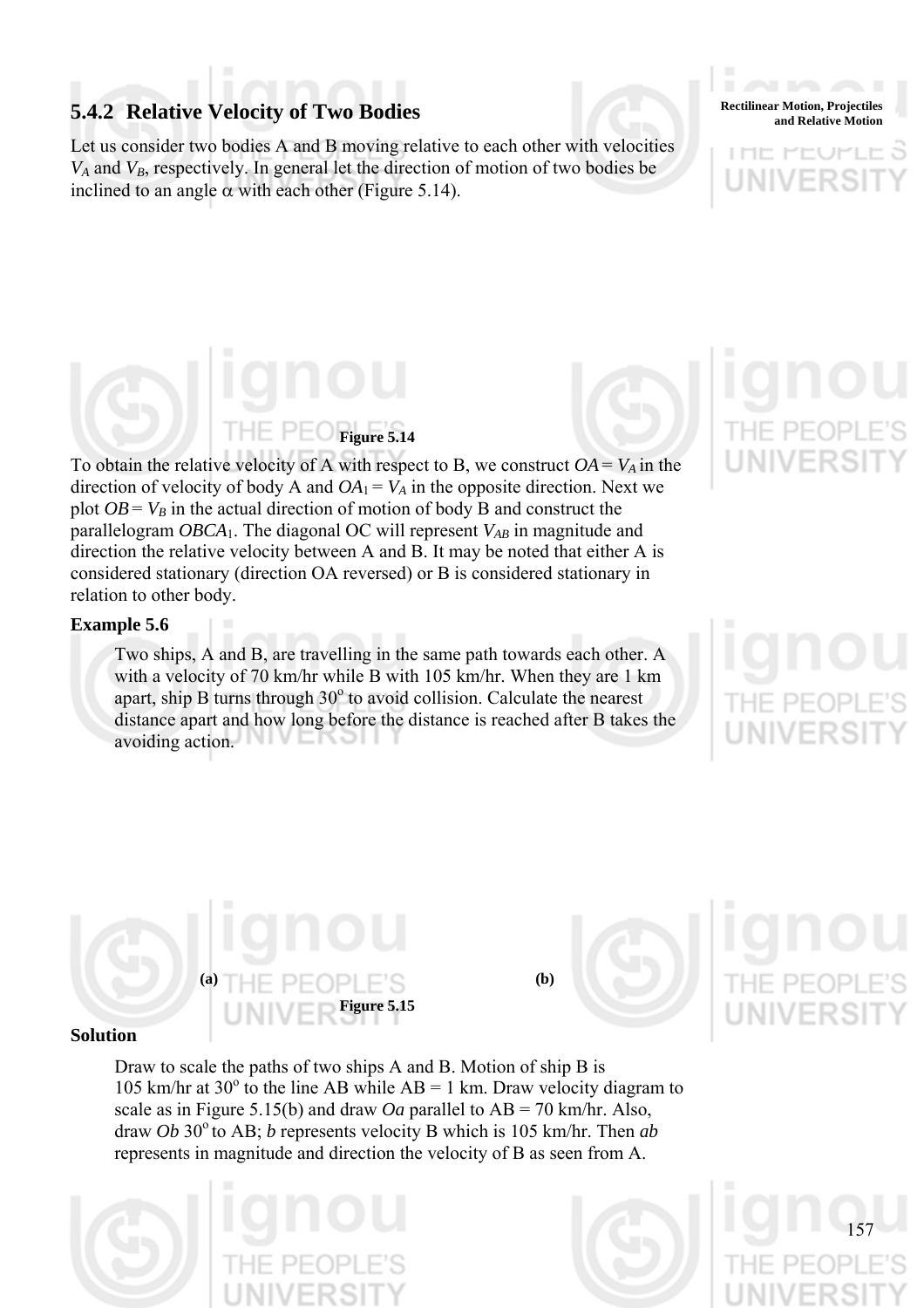Draw BC parallel to *ab* to represent path of B relative to the A. The shortest distance between A and B is obtained by drawing perpendicular AC from A on  $BC.$ 

Then by measurement nearest approach  $AC = 311$  m.

Distance travelled by ship B on path  $BC = 950$  m.

Velocity of B relative to A on this path  $= ab = 135.7$  km/hr.

# **5.5 SUMMARY**

In this unit, we have studied the rectilinear motion of a particle by describing equation of motion. In this section, we have also understood the motion under gravity as well as motion of a body along an inclined plane.

Any object projected into space or air, such that it moves under the effect of gravity alone, is called a projectile. The path followed by the particle is called its trajectory. When a projectile is fired parallel to horizontal or making an angle with horizontal, it moves along a parabolic path. In this unit, we have understood projectile motion in detail. At the end of this unit, we have also highlighted the relative motion. With the preparation of this unit, on the way to describe motion, we can now go on to study the causes and laws of motion in the next unit.

# **5.6 ANSWERS TO SAQs**

# **SAQ 1**

Let, the velocity of projection be  $= v_0$ 

The angle of projection be =  $\alpha$ 

Range = 
$$
4.8 + 3.6 = 8.4
$$
 m

The top of the wall AB must lie on the path of the projectile.

The equation of the path with the point of projection as origin is,

$$
y = x \tan \alpha - \frac{gx^2}{2v_0^2 \cos^2 \alpha} \qquad \dots
$$
  
(i)

Point B (4.8, 3.6) lies on this path or curve.

Substituting in Eq. (i)

P EOP 3.6 = 4.8 tan α - 
$$
\frac{g \times (4.8)^2}{2v_0^2 \cos^2 α}
$$

The range of projectile,

$$
r = \frac{v_0^2 \sin 2\alpha}{g} = 8.4 \tag{iii}
$$

Eqs. (ii) and (iii) involve unknowns  $\alpha$  and  $\nu$ 

From Eq. (iii)

$$
\frac{v_0^2}{g} = \frac{8.4}{\sin 2\alpha}
$$











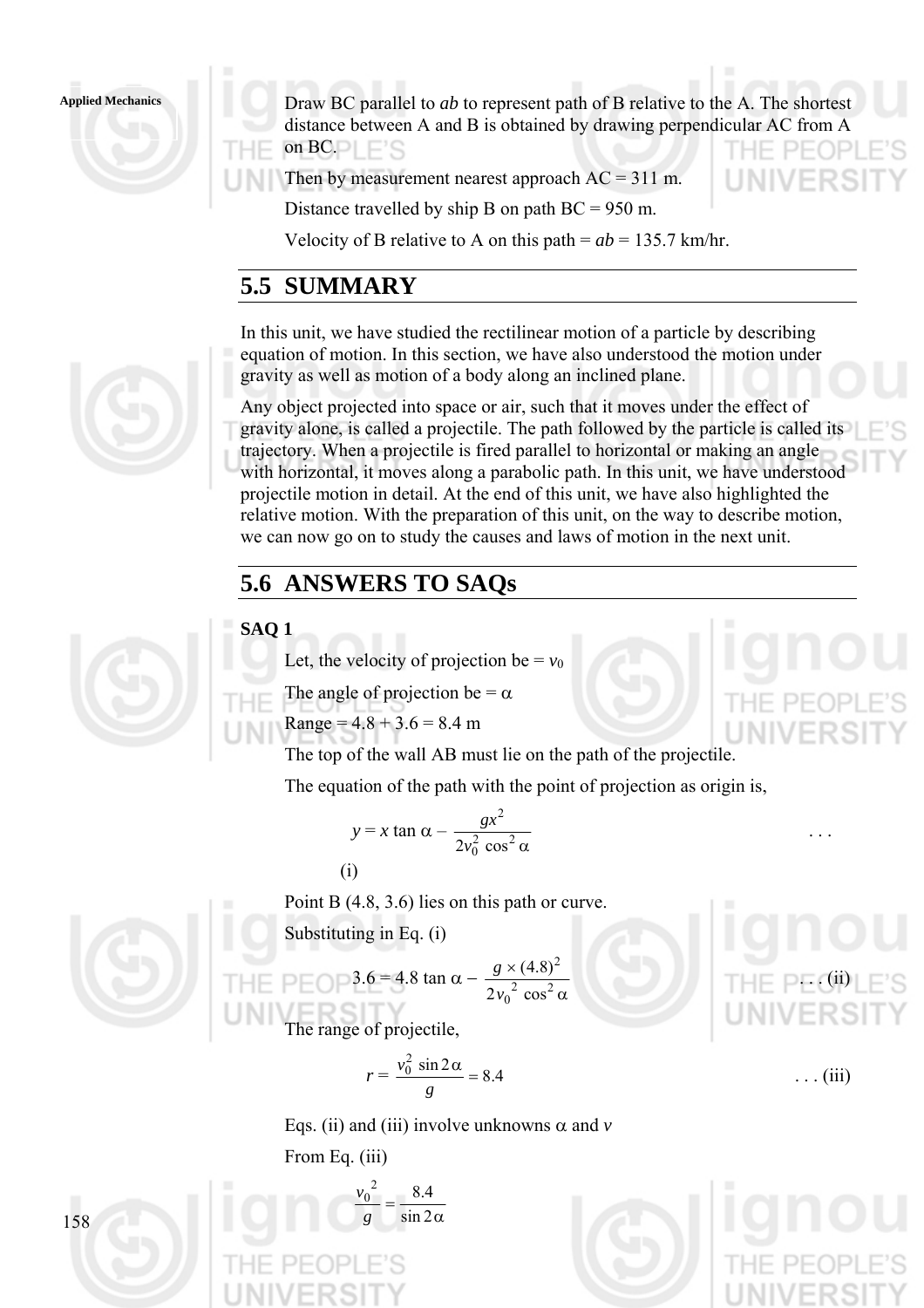Substituting for 
$$
\frac{y_0^2}{a}
$$
 in Eq. (ii)  
\n $18E$  P E O P E'S  
\n3.6 = 4.8 tan  $\alpha = \frac{4.83^2}{2.84} \frac{\sin 2\alpha}{\alpha \cdot 8.4}$   
\n= 4.8 tan  $\alpha = \frac{4.83^2}{2.84} \frac{2 \sin \alpha \cos \alpha}{\alpha \cdot 8.4}$   
\n= 4.8 tan  $\alpha = 2.74$  tan  $\alpha = 2.05$  tan  $\alpha$   
\n $\therefore$  tan  $\alpha = \frac{3.6}{2.057} = 1.75$   
\n $\therefore$   $\alpha = 60.2^\circ$   
\n**SAQ2**  
\nThat velocity of each  $\sin \alpha = 5000$  m/s  
\nRange  
\n $r = \frac{v_0^2}{g}$  sin 2  $\alpha$   
\n $r^2 = 5000 = \frac{(400)^2}{9.81} \sin 2\theta_1$   
\n $r = 5000 = \frac{(400)^2}{9.81} \sin 2\theta_1$   
\n $r^2 = 5000 = \frac{(400)^2}{9.81} \sin 2\theta_2$   
\n $r = 5000 = \frac{(400)^2}{9.81} \sin 2\theta_2$   
\nThen Eqs. (1) and (II)  
\n $\sin 2\theta_1 = \frac{6}{(400)^2} \sin 2\theta_2$   
\nTherefore, either  
\n $2\theta_2 = (\pi - 2\theta_1)$  ...(III)  
\nFrom Eq. (I)  
\n $\sin 2\theta_1 = \frac{(5000 \times 9.8)}{(400)^2} = 0.3065$   
\n $\frac{1}{1 + E} = \frac{2\theta_1 - 17.8^\circ}{(400)^2}$   
\n $2\theta_2 = \pi - 2\theta_1 - 180^\circ - 17.8^\circ$   
\n $2\theta_2 = \pi - 2\theta_1 - 180^\circ - 17.8^\circ$   
\n $\theta_2 = 81.1^\circ$ 

**(To determine the time of flight, consider the horizontal motion of the projectiles)** 

159

E'S

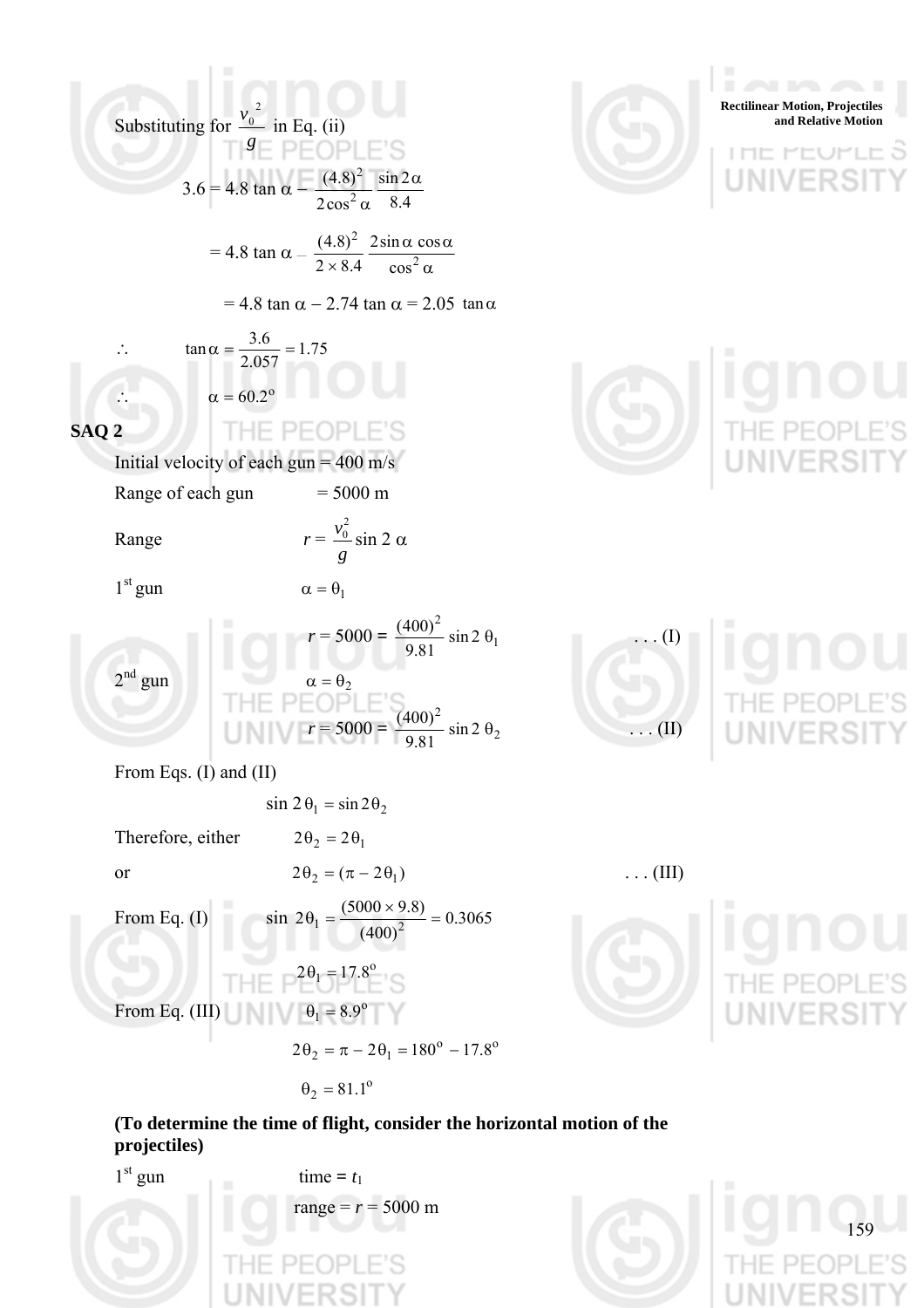

 $v_x = v_0 \cos \theta_1 = 400 \cos 8.9^\circ$ 2  $\frac{1}{a}$ 

 $5000 = (400 \times \cos 8.9^\circ) t_1 + 0$ 

$$
t_1 = \frac{5000}{400 \cos 8.9^\circ} = 12.65
$$

$$
t_1 = 12.65
$$
 sec.

Second gun time =  $t_2$ 

*v<sub>x</sub>* **= 400 cos 81.1<sup>o</sup>** 

 $v = 5000 \text{ m}$ 

 $\sqrt{ }$   $\Box$   $\odot$   $\Box$   $\Box$   $\ddot{}$   $\ddot{}$  5000 = (400 cos 81.1<sup>o</sup>)  $t_2$ 

 $t_2 = \frac{3000}{1000} = 80.79 \text{ sec.}$ 400 cos 81.1  $\frac{5000}{\cos 811^0} =$ 

Time difference between the two hits

$$
= 80.79 - 12.65 \text{ sec}
$$

$$
= 68.14 \text{ sec.}
$$



**SAQ 3** 

Initial velocity of the bomb is the same as that of the aeroplane that is, 540 km/hour. THE.

Initial velocity of the bomb in the horizontal direction = 540 km/hour  $= 150$  m/sec

Initial velocity of the bomb in the vertical direction  $= 0$ .

## **Motion in the Vertical Direction**

Initial velocity  $= 0$ Distance  $h = 2000 \text{ m}$ Acceleration  $g = 9.81 \text{ m/s}^2$ 

Using  $s = ut + \frac{1}{2}gt^2$ 2  $\frac{1}{2}gt^2$ 

 $2000 = 0 + \frac{1}{2} \times 9.81 \times t^2$ 

2  $t =$ 9.81  $\frac{400}{200}$  = 20.2 sec

where, *t* is the time required to travel down a height 2000 m.

 $\frac{1}{2}$  × 9.81 × t

## **Motion in the Horizontal Direction**

Initial velocity =  $150 \text{ m/s}$ 

Acceleration  $= 0.0$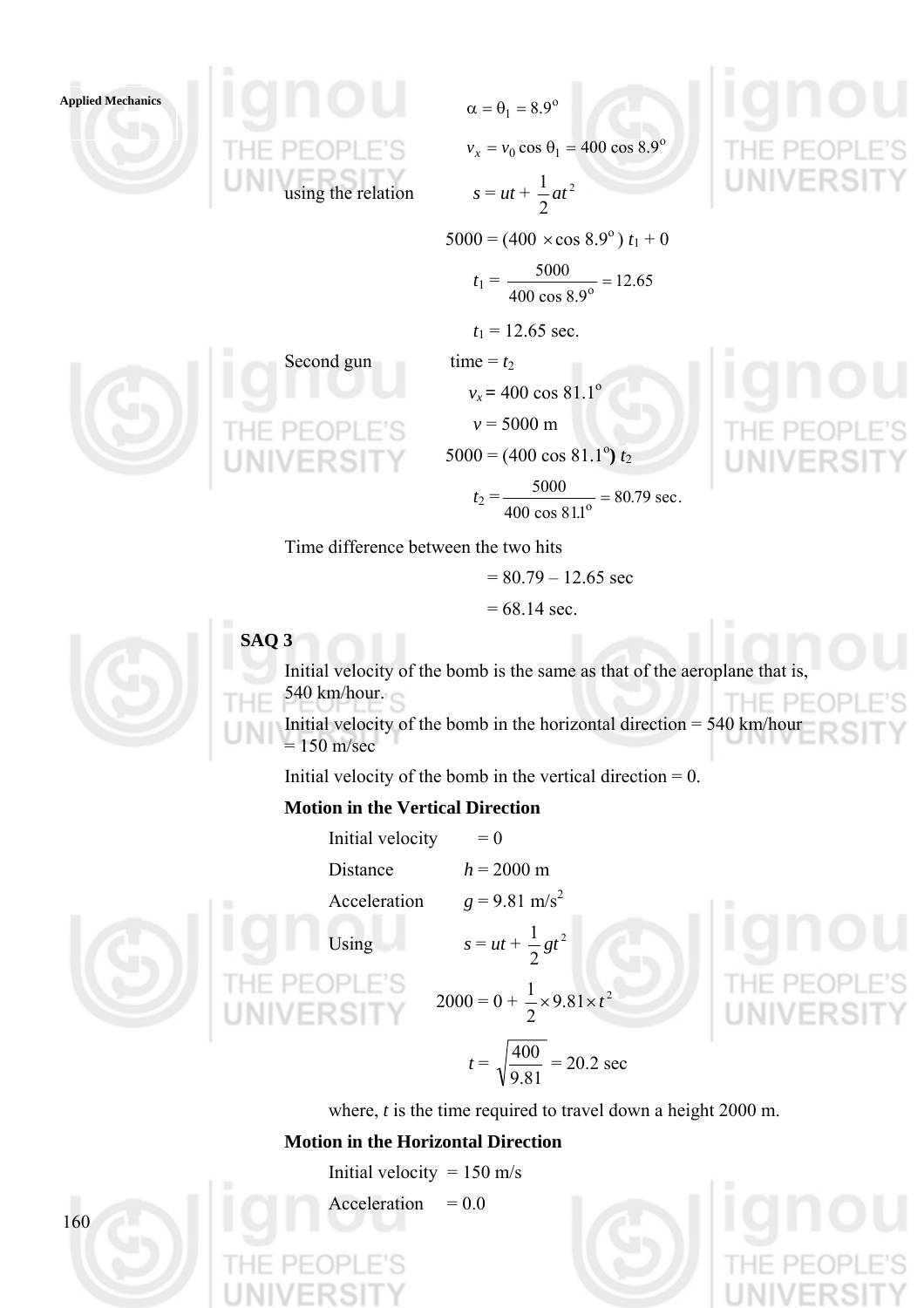Using,  $s = ut + \frac{1}{a}at^2$  $\frac{1}{2}at^2$ , the horizontal distance travelled by the bomb in

2 the time  $t = 20.2$  s is  $s = 150 \times 20.2$ 

∴  $\theta = 33.4^\circ$ 

 *s* = 3030 m

So, the bomb should be released when the aeroplane is at a distance of 3030 m from the target and the angle is

$$
\tan \theta = \frac{2000}{3030} = 0.660
$$

## **SAQ 4**

Initial velocity in the horizontal direction  $v_x = 100 \cos 30^\circ = 86.6 \text{ m/s}$ Initial velocity in the vertical direction  $= v_y = 100 \sin 30^\circ = 50 \text{ m/s}$ 

(a) To find the maximum height attained by the bullet consider the vertical motion of the bullet. Using,

$$
v^{2} - u^{2} = 2as
$$
  
\n
$$
u = v_{y} = 50 \text{ m/s}, v = 0, a = -9.81 \text{ m/s}^{2}
$$
  
\n
$$
-(50)^{2} = 2 (-9.81) h
$$
  
\n
$$
h = \frac{(50)^{2}}{2 \times 9.81} \text{ N.E.S}
$$
  
\n
$$
h = 127.4 \text{ m}
$$

(b) The horizontal component of the velocity  $\nu$  of the bullet remains constant.

The horizontal velocity of the bullet when it hits the target  $v_x' = 86.6$  m/s

The vertical velocity of the bullet when it hits the target can be found using



$$
v^{2} - u^{2} = 2 \text{ as}
$$
  
\n
$$
u = v_{y} = 50 \text{ m/s}, v' = v'_{y}, a = -9.81 \text{ m/s}^{2}, s = -50 \text{ m}
$$
  
\n
$$
(v'_{y})^{2} - (50)^{2} = -2 \times 9.81 \times 50
$$
  
\n
$$
v'_{y} = \sqrt{50^{2} + 981}
$$

 $= \pm 59$  m/sec

The velocity *v*′ with which the bullet hits the target



**Rectilinear Motion, Projectiles and Relative Motion**